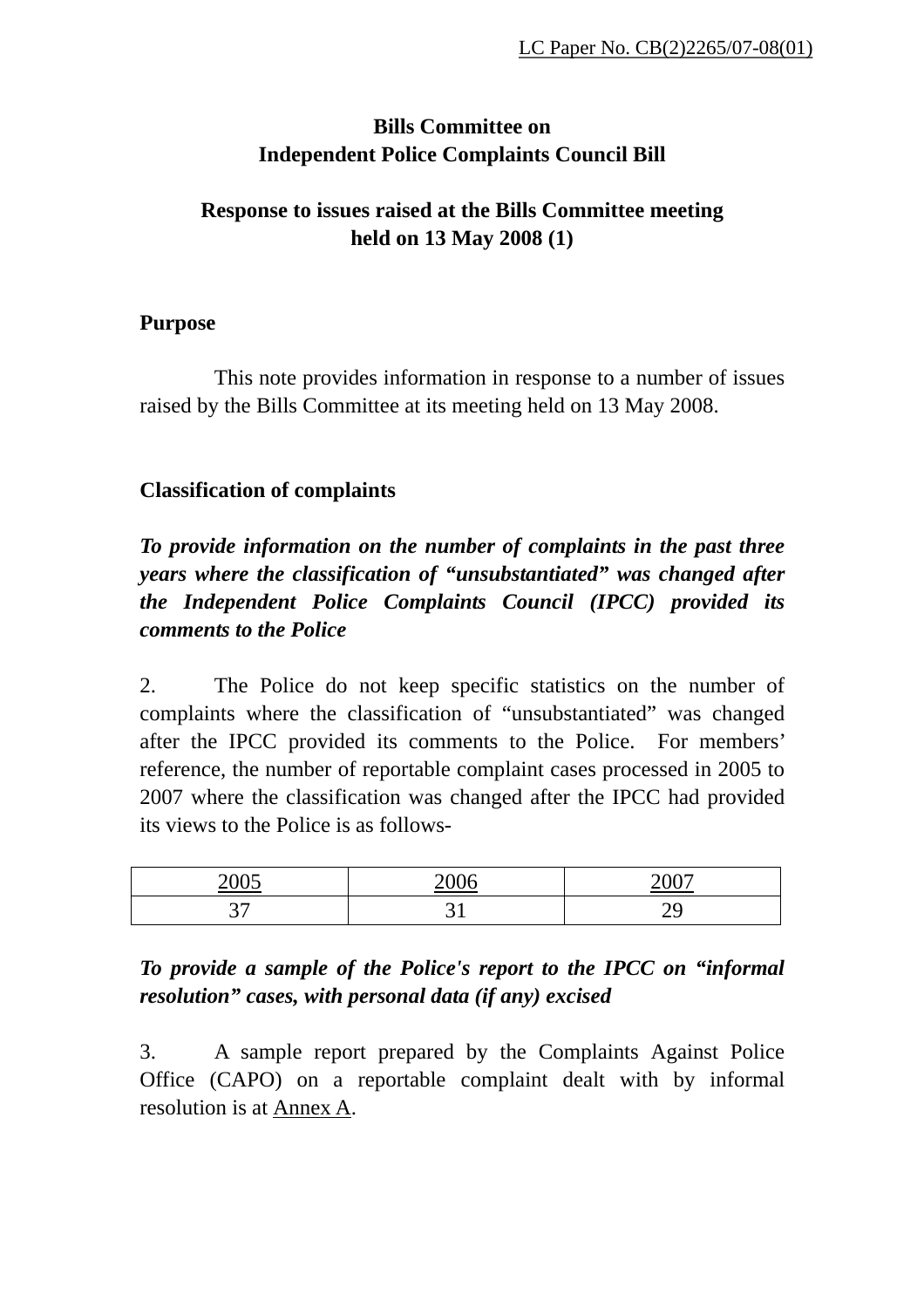*To provide information on the number of complaints resolved by "informal resolution" in the past one year* 

4. 399 reportable complaints were resolved by informal resolution in 2007.

*To consider requiring complaints not to be resolved by "informal resolution" to be investigated by officers of a police formation other than the one in which the police officer who is the subject of complaint is attached* 

5. According to the existing practice, CAPO will refer reportable complaints of a minor nature involving use of offensive/abusive language, impoliteness/rudeness/improper manner, misunderstanding of police procedure and/or the law, unnecessary delay and/or inconvenience, neglect of duty and minor forms of misconduct to the relevant police formations for investigation. However, if a complainant expressly requests that the complaint be investigated by CAPO, CAPO may conduct the investigation after considering the circumstances of the complaint.

6. On referral of a reportable complaint, the Formation Commander concerned will nominate an experienced officer, not below the rank of Inspector, with sufficient knowledge of the matters involved to conduct the investigation. To ensure the impartiality of the investigation, officers having close connections with or operational responsibility over the complainee(s) will not be nominated. The nominated officer is required to complete the investigation within two months and submit his findings and recommendations to the Formation Commander for consideration. The Formation Commander will then submit a report, together with the case file containing all relevant information and documents, to CAPO for review and preparation of an investigation report for submission to the IPCC. CAPO may raise questions and seek clarification on the report as necessary. If the Formation Commander finds that the investigation unveils a more serious matter or involves more than one police formation, suggesting that the CAPO may be better positioned to conduct the investigation, he will raise the matter with CAPO which will in turn decide on the appropriate approach.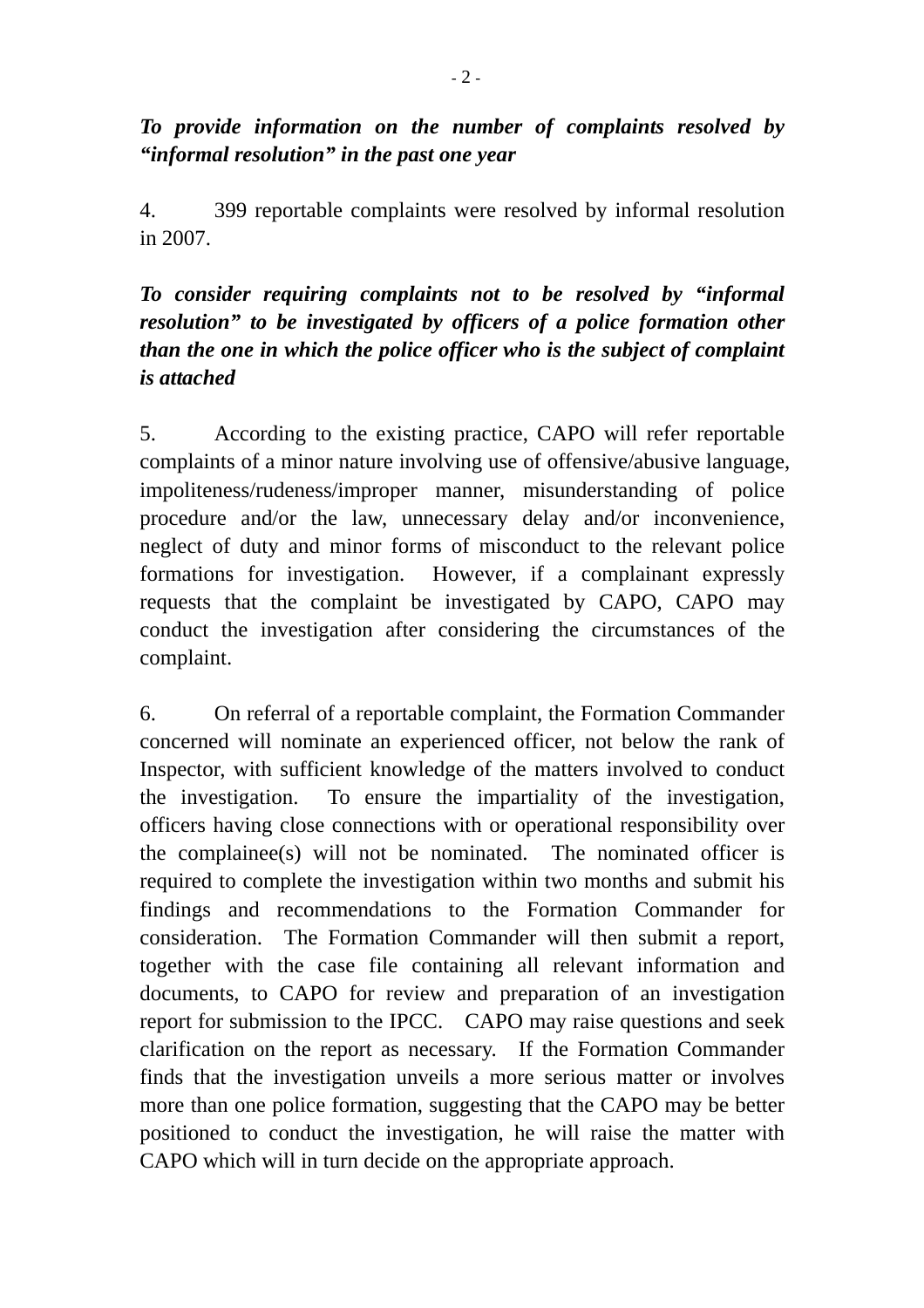7. The Police attach great importance to ensuring that the investigation of police complaints is conducted impartially. In this respect, the CAPO Manual, which sets out the guidelines and procedures on the handling and investigation of reportable complaints, provides that if at any stage during the course of an investigation the investigating officer feels for whatever reason (e.g. personal acquaintance with the complainant or complainee) that complete impartiality is not possible, he is required to report this fact to his senior officer. The senior officer will direct another investigating officer, as necessary, to continue with the investigation. In addition, as set out in LC Paper No. CB(2)810/07-08(01), Police General Order 26-20 stipulates that all complainees should not be forewarned of the complaints against them by another police officer and that a breach of such an order would amount to a disciplinary offence. The object will minimize the opportunity for a complainee/police witness involved in a complaint to interfere with other witnesses or to conceal, destroy or alter evidence.

8. With the safeguards mentioned above to ensure that reportable complaints are investigated in an impartial and fair manner, we do not consider it necessary to mandate that complaints that are not to be resolved by informal resolution must be investigated by officers of a police formation other than that of the complainee.

# *To consider requiring the staff of the IPCC to explain to a complainant before a complaint is to be resolved by "informal resolution"*

9. Cases for informal resolution involve minor reportable complaints which are resolved, with the consent of the complainant, through conciliation without a full investigation. Informal resolution does not apply in the following circumstances-

- (a) if there is a significant conflict between the testimony of the complainant and that of the complainee;
- (b) the complainant does not agree to its use;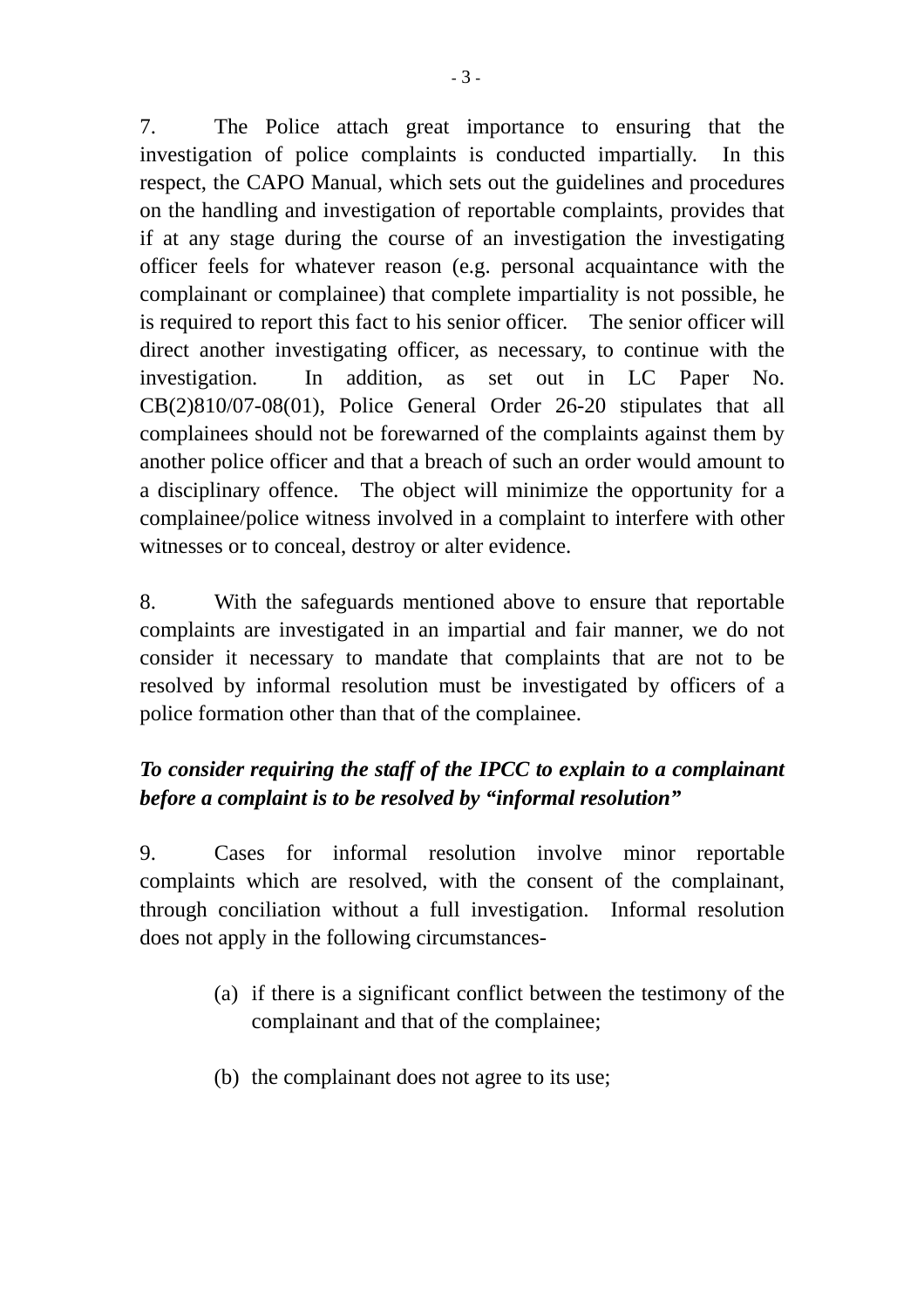- (c) circumstances indicate that if the complaint is fully investigated and substantiated, criminal or disciplinary charges will ensue; or
- (d) the complaint refers to a refusal or reluctance to grant bail.

10. An officer not involved in the complaint concerned, at the rank of Chief Inspector of Police, will be appointed as the conciliating officer. He will interview the complainant, and explain to the complainant the procedure involved in informal resolution and the implications of adopting this approach. He will also make clear that if at any stage the complainant does not agree to proceed with the informal resolution procedure, the complaint will be formally investigated. The complainant will be invited to sign an interview form (see sample at Annex B) to confirm his understanding of such explanation. As a complaint will be handled by informal resolution only with the complainant's clear understanding of the procedures involved and his agreement to adopting such an approach, we consider the existing arrangement adequate and do not see a need to additionally require the staff of the IPCC to provide similar explanation (which the conciliating officer has already given) to the complainant.

## **Categorization of notifiable complaints**

*To consider amending "the Council may require the Commissioner to provide explanations" in clause 15 along the lines of "the Commissioner must provide to the Council explanations, with supporting material including any written statement taken from a person interviewed by a member of the police force in respect of a notifiable complaint and any video recording of the interview"* 

11. We propose to revise clause 15(3) to the effect that the IPCC may require the Police to provide explanations, including information or material in support of the categorization of a complaint as a notifiable complaint.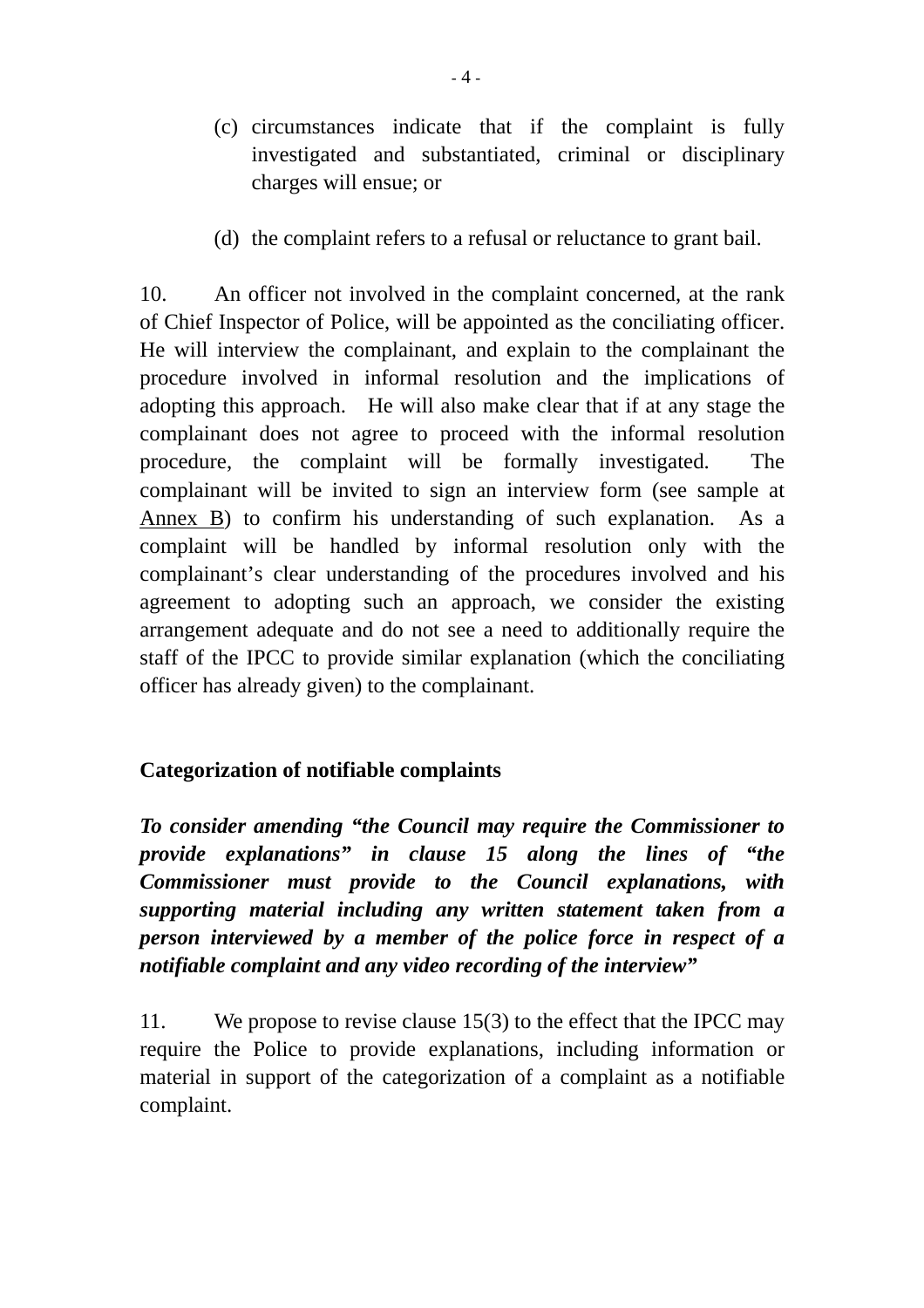## **Investigation reports on reportable complaints**

*To consider amending clause 16(2)(e) along the lines of "such other information as the Council and the Commissioner may agree" or "such other information as the Council thinks necessary"* 

12. Clause 16(2) sets out the contents of an investigation report on a reportable complaint submitted by the Commissioner of Police (CP) to the IPCC, which should include a summary of the investigation, a finding of facts in relation to the complaint and the evidence in support of the finding, the classification of the complaint and the reasons for the classification, an account of the action taken or to be taken by the Police in connection with the complaint and such other information as CP considers necessary. This reflects the existing practice and covers all necessary information to facilitate the IPCC in monitoring the Police's handling and investigation of reportable complaints. Clause 20(1)(a) further empowers the IPCC to require the Police to provide any information or material relating to reportable complaints. Taking into consideration Members' comments and the provisions of clauses 16 and 20, we propose adding a new clause  $16(2)(f)$  to provide that an investigation report must contain such other information as the IPCC and the Police may agree.

*To consider amending clause 16(3) to the effect that an investigation report on a reportable complaint classified as one that is for "informal resolution" must contain a summary of the process of informal resolution, a record of the facts in relation to the complaint and the information in support of resolving the complaint by "informal resolution"* 

13. Taking into account the fact that a full investigation is not required for reportable complaints handled by "informal resolution" as well as Members' comments, we propose to amend clause 16(3) to the effect that an investigation report on a reportable complaint resolved by way of "informal resolution" must contain a summary of the process of informal resolution, a description of the event and the information in support of resolving the complaint by "informal resolution".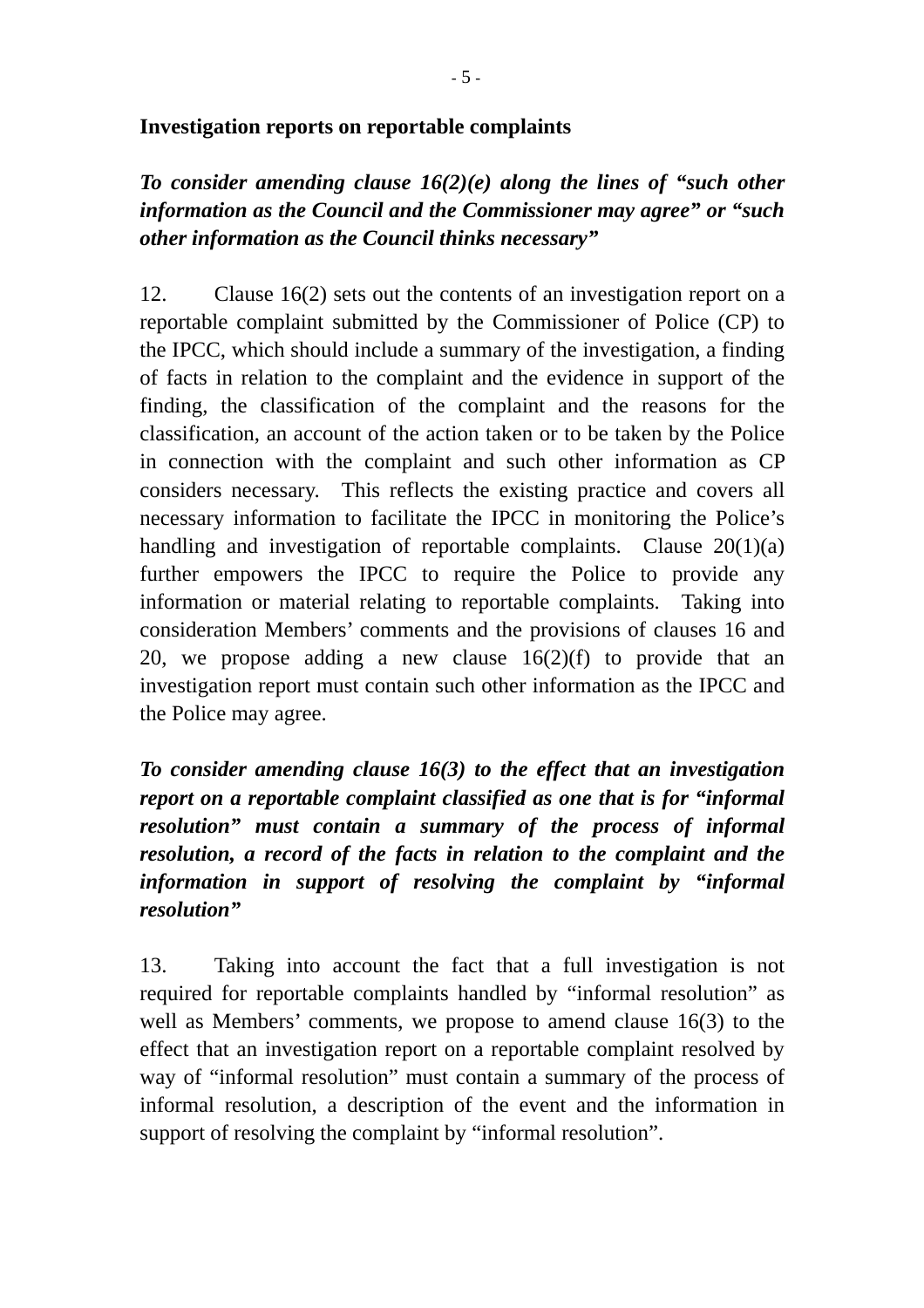# *To consider providing the IPCC with general power under clause 18 to make recommendations and give opinion in respect of an investigation report submitted by the Police under clause 16*

14. Clause 18(1) provides that the IPCC may, in relation to an investigation report submitted under clause 16, advise the Police of its recommendations on the report, the classification of the complaint, the Police's handling or investigation of the complaint, or any fault or deficiency identified in any practice or procedure adopted by the police force as well as its opinion on the action taken or to be taken in respect of a member of the police force by the Police in connection with the complaint. The wording mirrors the specific powers of the IPCC under clause  $7(1)(a)$ , (b) and (c) and sufficiently spells out the matters of which the IPCC may advise the Police. That said, we have no objection to take on board Members' suggestion to turn paragraph (a) into the last paragraph of clause 18(1) with slight modifications to the wording consequential on such change.

## **Investigation of reportable complaints**

*To provide information on the number of complaints where investigation could not be completed within six months from the date of receipt of the complaint; to provide information on the respective percentage of complaints where investigation was completed within one to six months in the past one year* 

15. The Police do not keep detailed statistics on the respective percentage of complaints of which the investigation was completed within one to six months. In 2007, the investigation of 94% of 2 751 reportable complaints was completed within four months<sup>1</sup>, and interim reports of 209 complaint cases were submitted to the IPCC.

 $\overline{a}$ 1 For sub-judice cases, the four months' period is counted from the date when investigation is re-opened after conclusion of the relevant court cases.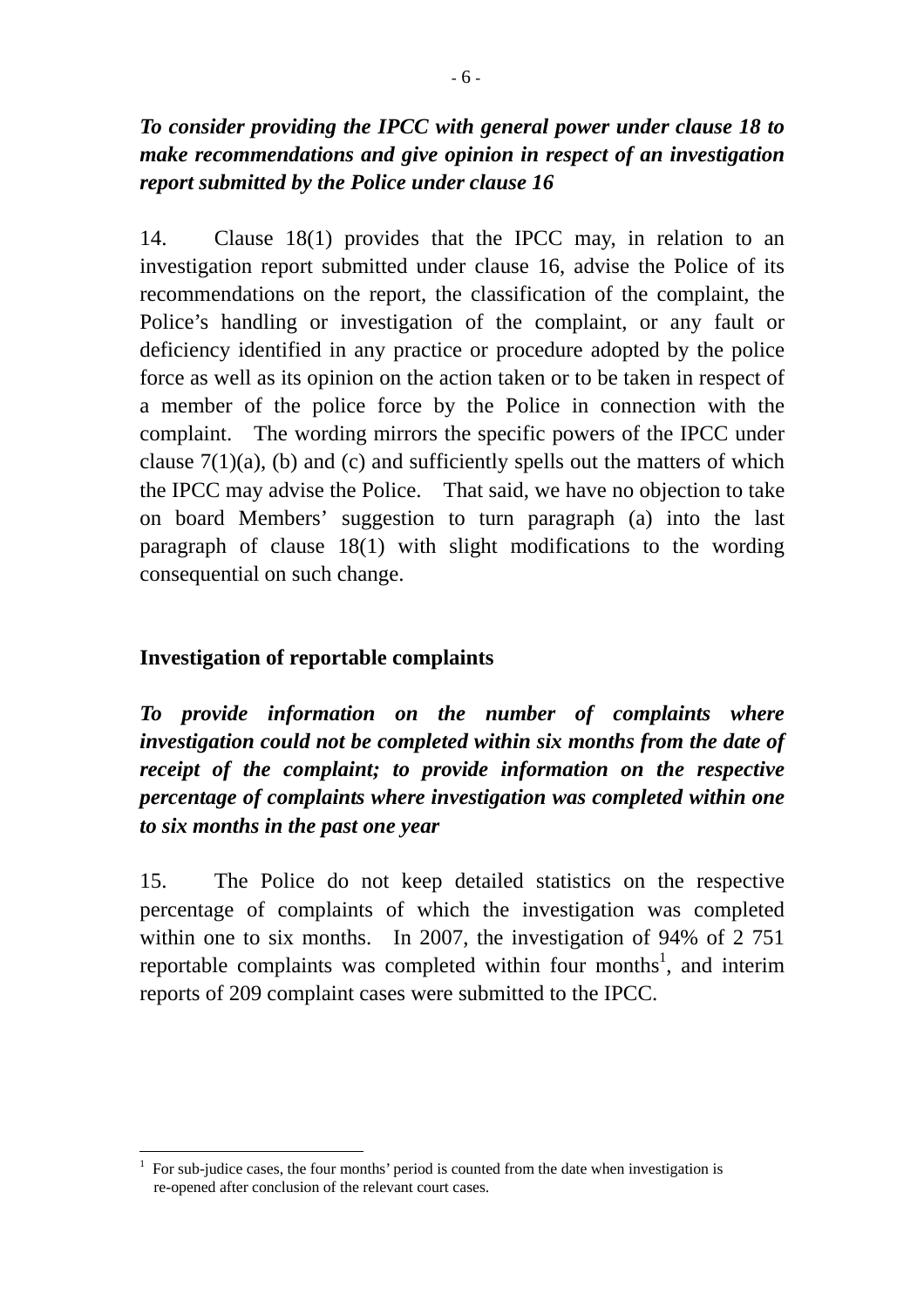# *To provide a sample of the interim investigation report provided by the Police to the IPCC*

16. A sample of an interim investigation report provided by CAPO to the IPCC is at Annex C.

*To consider substituting "explain" in clause 17(3) with "contain"; to consider amending clause 17(4) along the lines that "the Council may advise the Commissioner of its opinion on a report submitted under subsection (3)"* 

- 17. We agree with Members' suggestion and will amend
	- (a) clause 17(3) by substituting "explain" with "contain"; and
	- (b) clause 17(4) to the effect that the IPCC may advise the Police of its opinion on an interim investigation report.

## **Disciplinary actions**

# *To provide a sample of the Disciplinary and Criminal Checklist prepared by the Police, with personal data (if any) excised*

18. A sample of the Disciplinary and Criminal Checklist prepared by the CAPO for submission to the IPCC is at Annex D.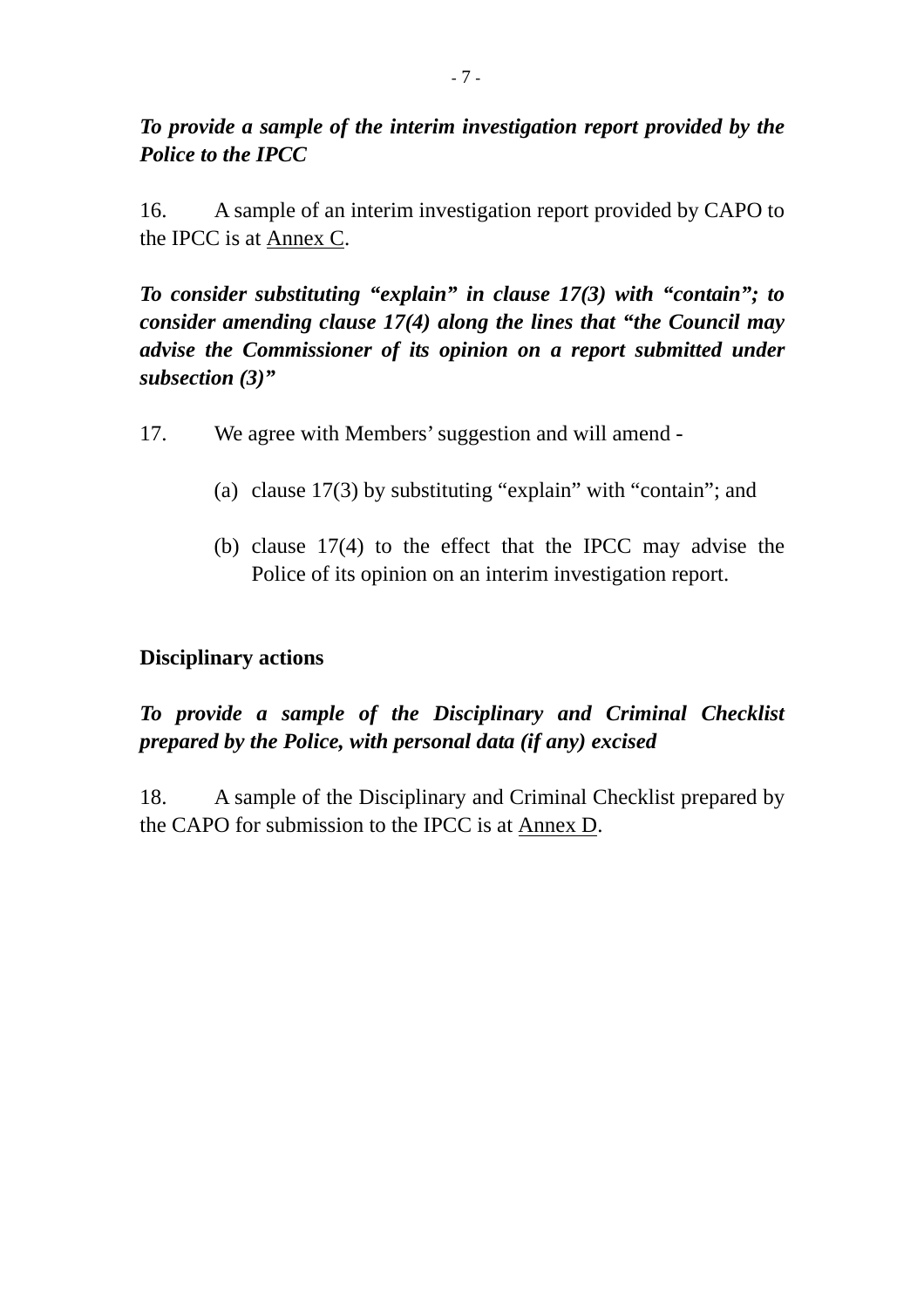# *To explain the disciplinary procedures after a complaint is found substantiated and how the IPCC may give its opinion during the process; to consider conducting disciplinary proceedings on a police officer only after the IPCC has completed its review on the related complaint*

19. Breaches of discipline by police officers may be dealt with in ascending order of seriousness by (i) an appropriate advice or warning with or without entry in the record of service of the officer concerned; (ii) minor offences procedure under Part IA of Police (Discipline) Regulations (Cap. 232A)<sup>2</sup>; or (iii) defaulter proceedings under Part II of Cap.  $232A<sup>3</sup>$ . For complaint cases where the disciplinary actions to be taken against the officers concerned involve giving advice or warning to these officers, CAPO will include such recommended actions in the investigation reports submitted to the IPCC. After the IPCC's endorsement of the classifications of the complaints, the relevant files will be passed to the Police Formation Commanders concerned for taking the disciplinary actions.

20. For complaint cases likely to result in formal disciplinary proceedings against the officers concerned (i.e. minor offences procedure or defaulter proceedings), CAPO may consider proceeding with formal disciplinary actions and submitting the investigation reports on the complaints concerned to the IPCC in parallel. This is because as a matter of natural justice, disciplinary proceedings should be conducted without undue delay, so as to ensure that the officers concerned receive a fair hearing and that they will not be burdened with the threat of disciplinary proceedings unnecessarily. The IPCC is fully aware of this arrangement and has agreed that the Police may undertake formal disciplinary actions before the investigation reports are endorsed by the IPCC.

 $\overline{a}$ <sup>2</sup> Minor offences procedure refers to the procedure instituted under Part IA of Cap. 232A for dealing with disciplinary offence which, having regard to the alleged offender's record and the circumstances of the case, as established to the satisfaction of an appropriate officer, would, if admitted, merit no punishment under Cap. 232A other than a written admonishment.

<sup>&</sup>lt;sup>3</sup> Defaulter proceedings refer to the formal disciplinary proceedings instituted under Part II of Cap. 232A for dealing with a police officer charged with a more serious disciplinary offence.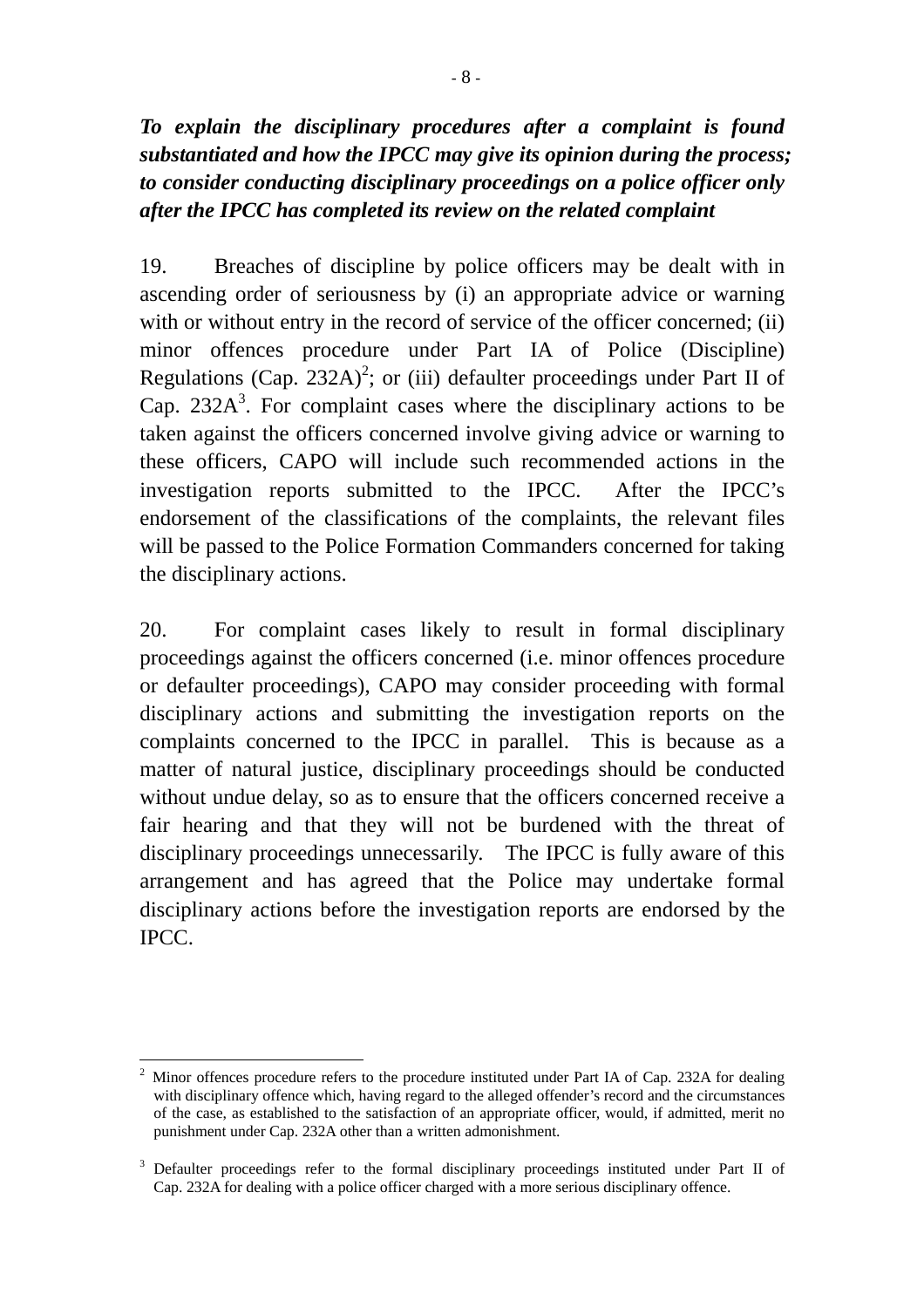21. CAPO submits a Discipline and Criminal Checklist, which sets out disciplinary actions taken or to be taken in respect of any member of the police force in connection with reportable complaints, to the IPCC on a bi-monthly basis. For cases involving giving advice or warning to the officers concerned, such disciplinary actions to be taken will be set out in the investigation report, and CAPO will record such disciplinary actions to be taken in the Checklist following the IPCC's endorsement of the investigation reports. CAPO will update the Checklist after the case-specific disciplinary actions are completed. For cases involving formal disciplinary proceedings against officers concerned, CAPO will make an entry in the Checklist when it forwards the disciplinary case to the relevant police formation for follow-up actions, and will update the entry after the disciplinary actions have been completed.

22. Under the above arrangements, the IPCC may give its opinion on the disciplinary actions taken or to be taken, as the case may be, in respect of any member of the police force by the Police when it examines the investigation reports on the reportable complaints concerned or the Disciplinary and Criminal Checklist.

23. Members have suggested conducting disciplinary proceedings on members of the police force only after the IPCC has completed its review on the related complaint. Once sufficient evidence of a disciplinary offence is identified, disciplinary proceedings should be initiated as soon as reasonably practicable. If disciplinary action is delayed unnecessarily, it is possible that the member of the police force being disciplined may claim that it is a breach of natural justice, thereby challenging the validity of the disciplinary action taken. As mentioned in paragraph 20, the IPCC has agreed that the Police may undertake disciplinary actions while the IPCC is examining the investigation report concerned.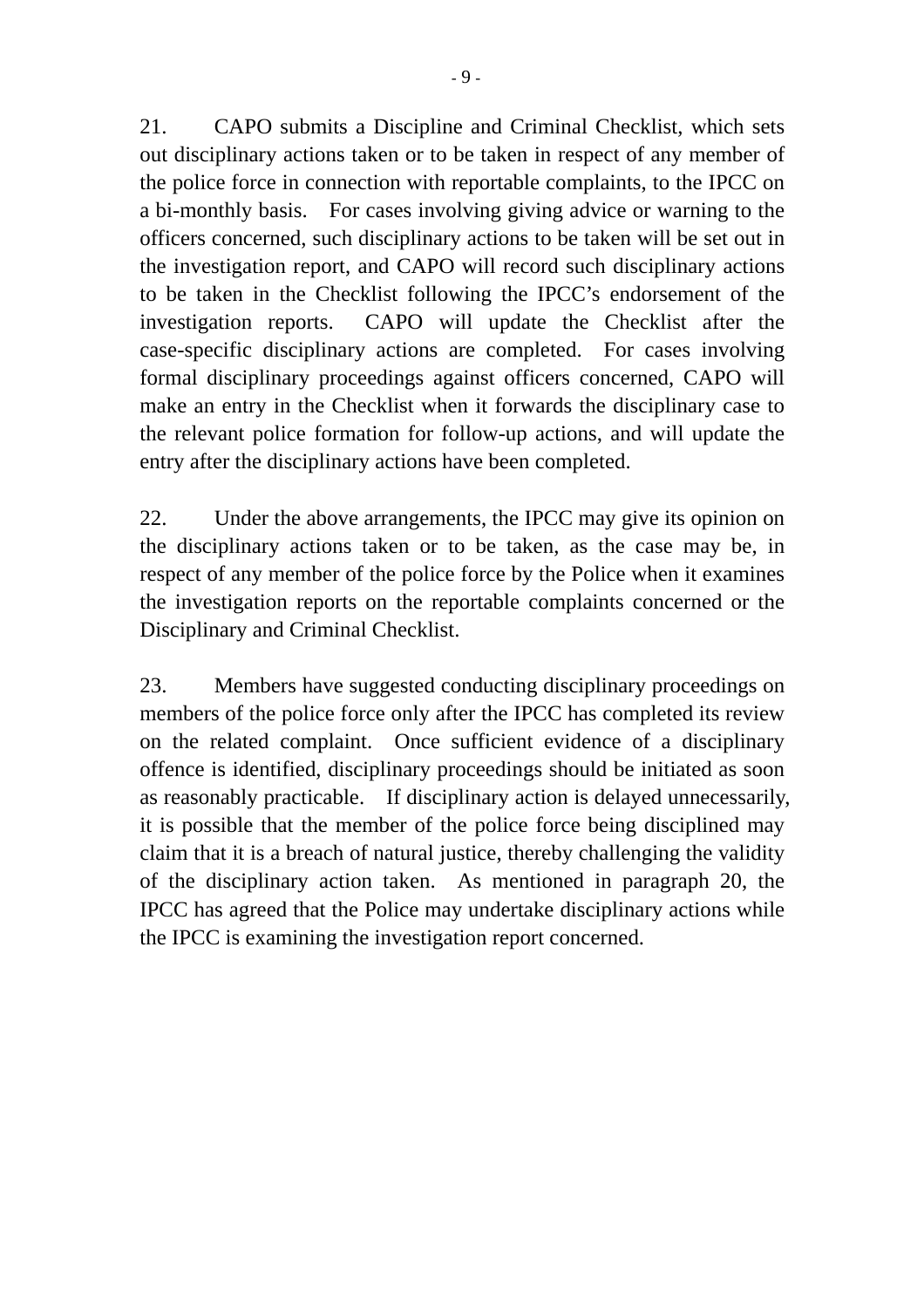### **Interviews conducted by the IPCC**

# *To consider providing the IPCC with general power to conduct interviews under clause 19 for the purpose of performing its monitoring role*

24. Clause 16 provides that an investigation report submitted by the Police to the IPCC must contain a summary of the investigation, a finding of facts in relation to the complaint and the evidence in support of the finding, the Police's classification of the complaint, reasons for the classification, the action taken or to be taken by the Police in connection with the complaint, such other information as the Police think necessary as well as such other information as the IPCC and the Police may agree (as newly proposed under paragraph 12 above). Such a full range of information should enable the IPCC to have a comprehensive overview of whether the Police have handled and investigated a complaint fairly and impartially. If the IPCC considers that an interview with the relevant person(s) is needed to assist it to consider the report, clause 19(1) will serve the purpose. Clause 19(2) additionally provides that the IPCC may conduct such an interview for the purpose of considering an interim investigation report submitted by the Police under clause 17. Furthermore, clauses 23 and 34 respectively empower IPCC members and the IPCC's observers to attend an interview conducted by the Police or observe the collection of evidence undertaken by the Police in respect of a reportable complaint at any time and without prior appointment, so as to assist the IPCC to observe the manner in which the Police handle or investigate reportable complaints.

25. We believe that the above arrangements can already effectively enable the IPCC to carry out its monitoring role. Providing the IPCC with a general power to conduct interviews at any time would amount to giving the IPCC an investigative power. As we have explained previously, this is not consistent with our policy intention of maintaining the effective two-tier police complaints system now in place under which the Police's handling and investigation of public complaints are monitored by the IPCC.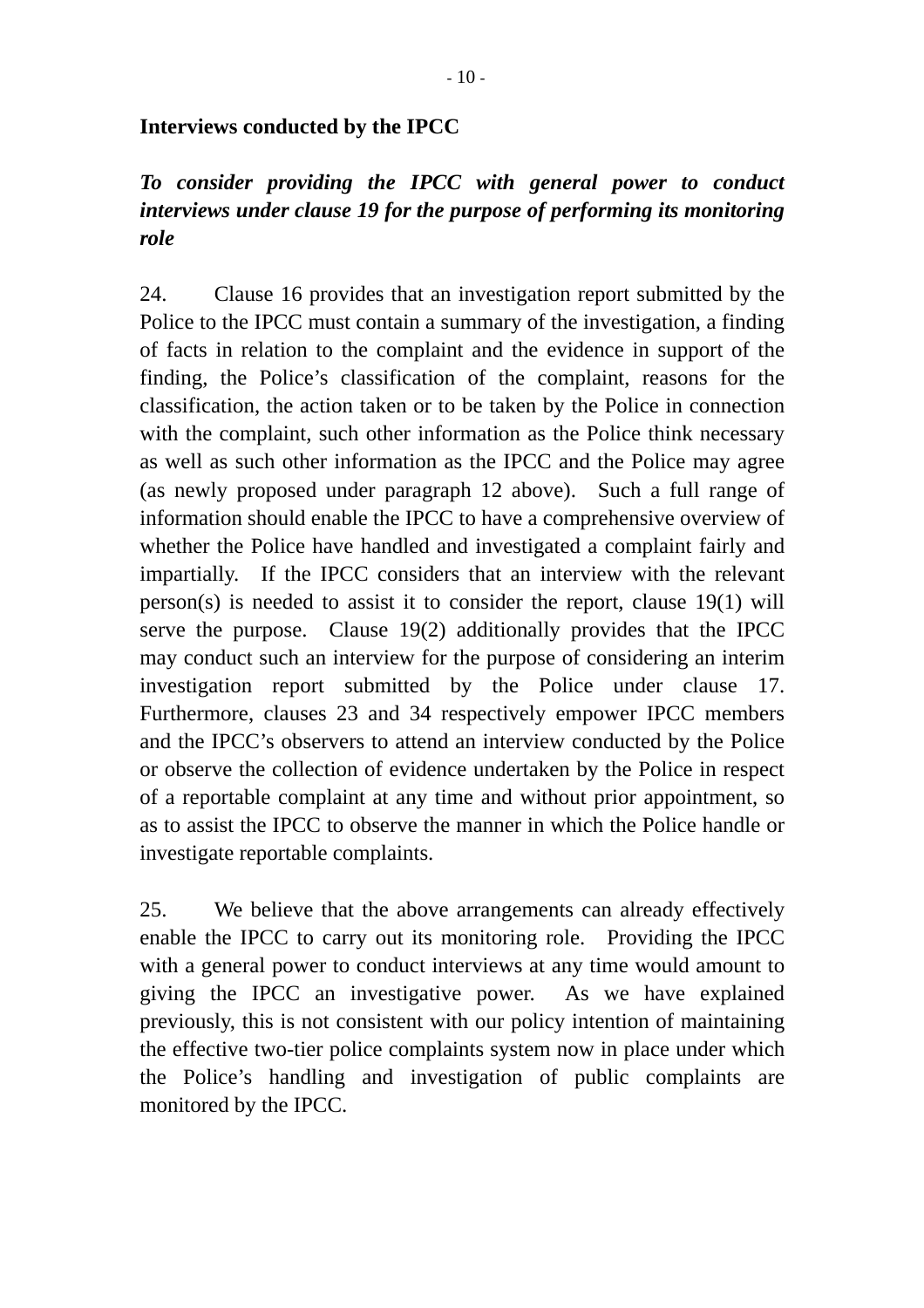# *To explain the meaning of "in private" in clause 19(4) and whether an interviewee can disclose the contents of an interview afterwards, keep a voice record of the interview or communicate with his lawyer during the interview*

26. The dictionary meaning of "in private" is "not in public". Under existing practice, the purpose of interviewing witnesses is solely to clarify matters with the witnesses and the IPCC will not take over the investigative role of the Police. Witnesses' attendance of the IPCC's interviews is entirely voluntary. The interviews are conducted in private. Persons other than the witnesses' lawyers and/or parents or guardians of minor interviewees will be excluded from the interviews. Interviewees are free to communicate with their lawyers during the interviews, but the lawyers do not have a right of audience before the IPCC. Generally speaking, the IPCC has no objection if an interviewee wishes to make a voice recording of the interview for his/her retention provided that he/she agrees to allow the IPCC to make a recording in parallel for its record. Interviewees are required to undertake (sample of undertaking at Annex E) not to make any unauthorized disclosure of the details of the interviews.

Security Bureau June 2008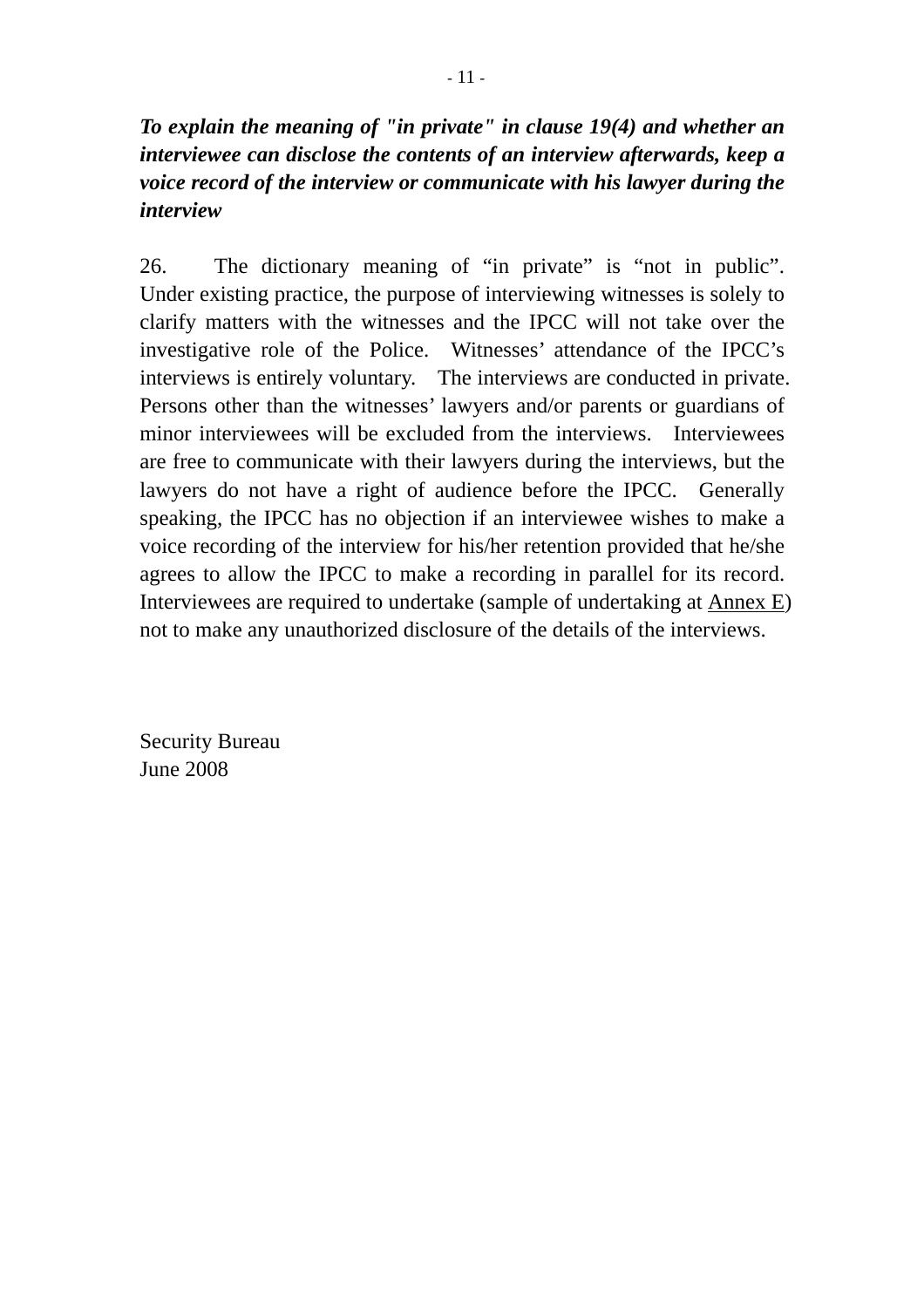### **Annex A**

# **SAMPLE**

#### Informal Resolution

### **Introduction**

 This form is to be used when a complaint is considered suitable for Informal Resolution (IR). A Conciliating Officer (CO) is required to complete Part A to Part E (Parts A-C can be delegated to an Inspectorate officer). If at any point it is decided that the complaint is no longer suitable for IR, CAPO should be informed immediately in writing.

PART A: (to be completed by an Inspector or above)

CAPO RN: CAPO X RN 0800XXXX

Date/How Received:

2008-XX-XX to CAPO (By phone) (2008-XX-XX)

Details of Complainant(s)  $\qquad \qquad \text{Allegation(s)} \qquad \qquad \text{of each allocation if more}$ Tel. No. and Occupation) Misconduct etc.) no need to fill in this column)

40 years, HKID: XXXX Flat X, XX Mansion, XXX Street, Tel: XXXXXX Unemployed

 Complainees (specify complainee (Name, Age, ID No, Address, (e.g. Impoliteness, than one complainee; otherwise

Ms. XXXX Offensive Language COMEE

Complainee(s) (Rank, UI No, Name, Age, Posting in full followed by abbreviation)

Police Constable (PC) A, 30 years, of Patrol Sub-Unit XXX Division (PSU XXDIV)

-----------------------------------------------------------------------------------------------------------------

Abbreviations: IP - Inspector PC - Police Constable COM - Complainant COMEE - Complainee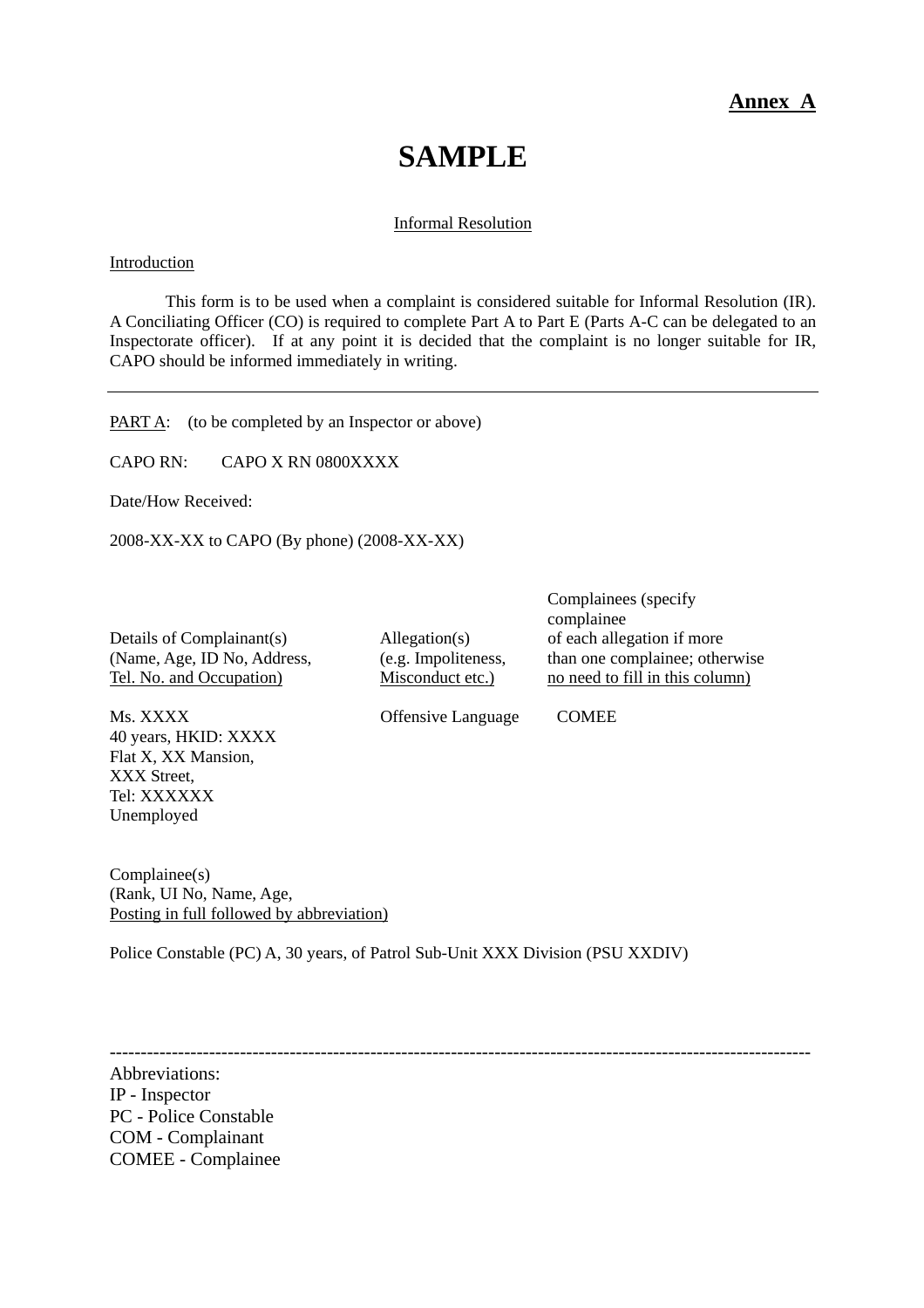PART B: Version of Officer(s) Concerned

Note: The version of the officer concerned (complainee) is to be obtained by an officer of the rank of Inspector or above and at least one rank higher than the officer concerned. If the officer concerned cannot be identified an IR may still be conducted.

Complainee (1):  $\overline{PC A's}$  version of the event was obtained at XXXX hours on 2008-XX-XX by IP XXX of PSUC XXDIV. Complainee (1)'s version is as follows:

COMEE (1) stated that at about XXXX hours on 2008-XX-XX, he responded to a call of "Dispute" in XXX market. His enquiries revealed that COM and the vegetable stall owner. Ms XXXX had a dispute. The dispute was eventually settled. He denied having uttered abusive language or being rude in his manner when dealing with COM.

> (XXXXX ) IP PSUC XXDIV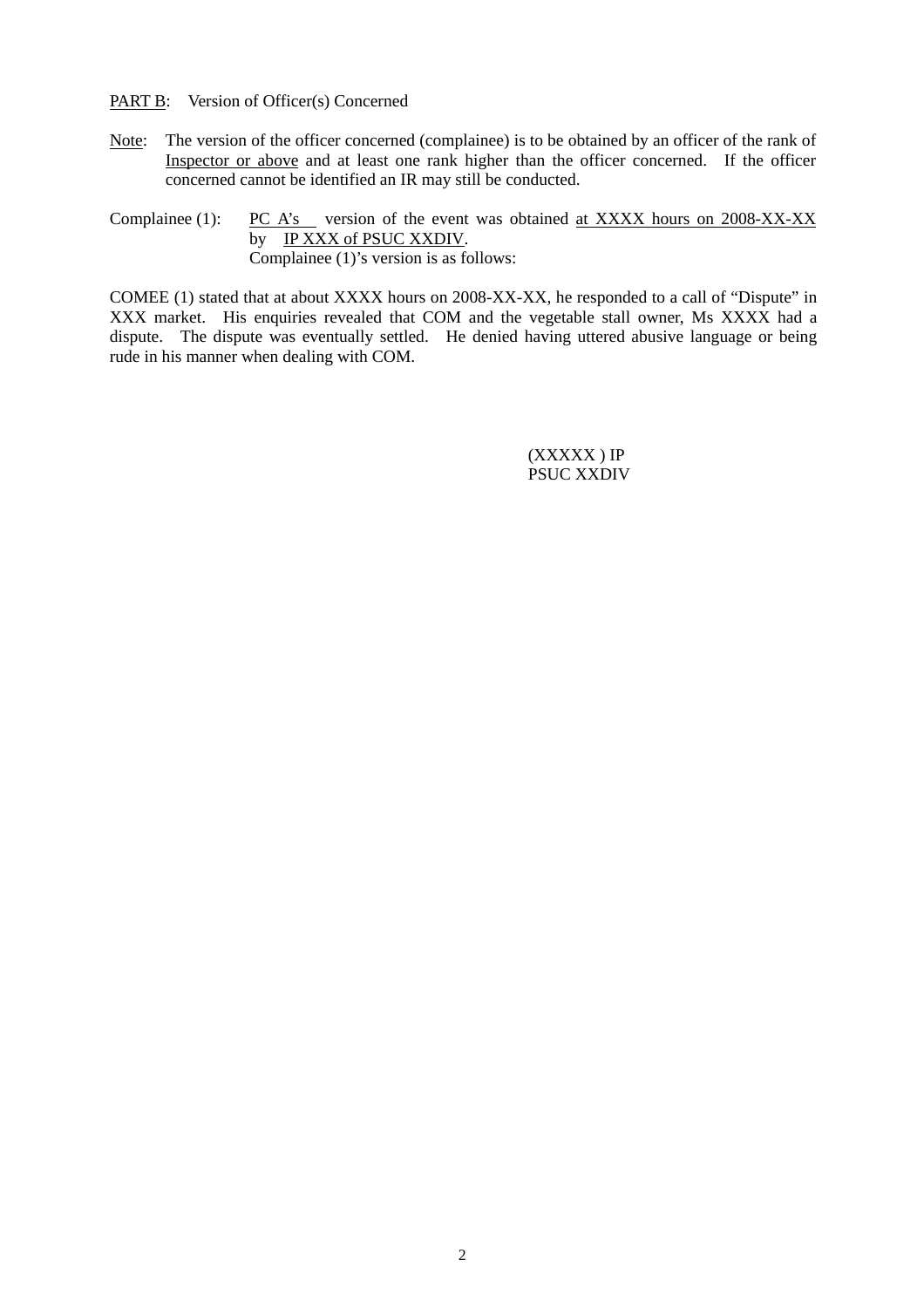### PART C: Complainant's Version

Note: CO should assign an Inspector or above to contact the complainant. Apart from the nature of the complaint, the assigned officer should record in the complainant's version that, after explaining the meaning and purpose of an IR, the complainant agreed the complaint to be resolved by IR and understood there was no review procedure once the complaint was resolved by IR.

The complainant Ms. XXX was contacted by IP XXX of PSUC XXDIV at XXXX hours on 2008-XX-XX. Her version is as follows:

The complainant [COM] stated that COMEE had uttered abusive language to her **[Allegation : Offensive Language]** when COMEE handled the dispute between the vegetable stall owner and her in XXX market.

\*\*\*\*\*\*\*\*\*\*\*\*\*\*\*\*\*\*\*\*\*\*\*\*\*\*\*\*\*\*\*\*\*\*\*\*\*\*\*\*\*\*\*\*\*\*\*\*\*\*\*\*\*\*\*\*\*\*\*\*\*\*\*\*\*\*\*\*\*\*\*\*\*\*\*\*\*\*\*\*\*\*

I explained to her the meaning and purpose of an IR. She agreed to handle the case by way of IR. After I had told her the relevant IR procedures, she agreed to conduct the IR by a face-to-face interview.

I have informed COM that once an Informal Resolution interview has been completed, the complaint is regarded as having been dealt with on a final basis, and there is no procedure for review.

### (XXXXX ) IP PSUC XXDIV

PART D: The Informal Resolution (attached IR interview form to be completed by the CO)

Note: In IR interviews conducted by telephone, there is no need to complete the attached IR interview form, however, CO should note his comments at Part E, including brief details of the interview, whether COM understood the meaning of an IR and there was no review procedure once the complaint was resolved by IR, and whether COM wanted written confirmation of the IR.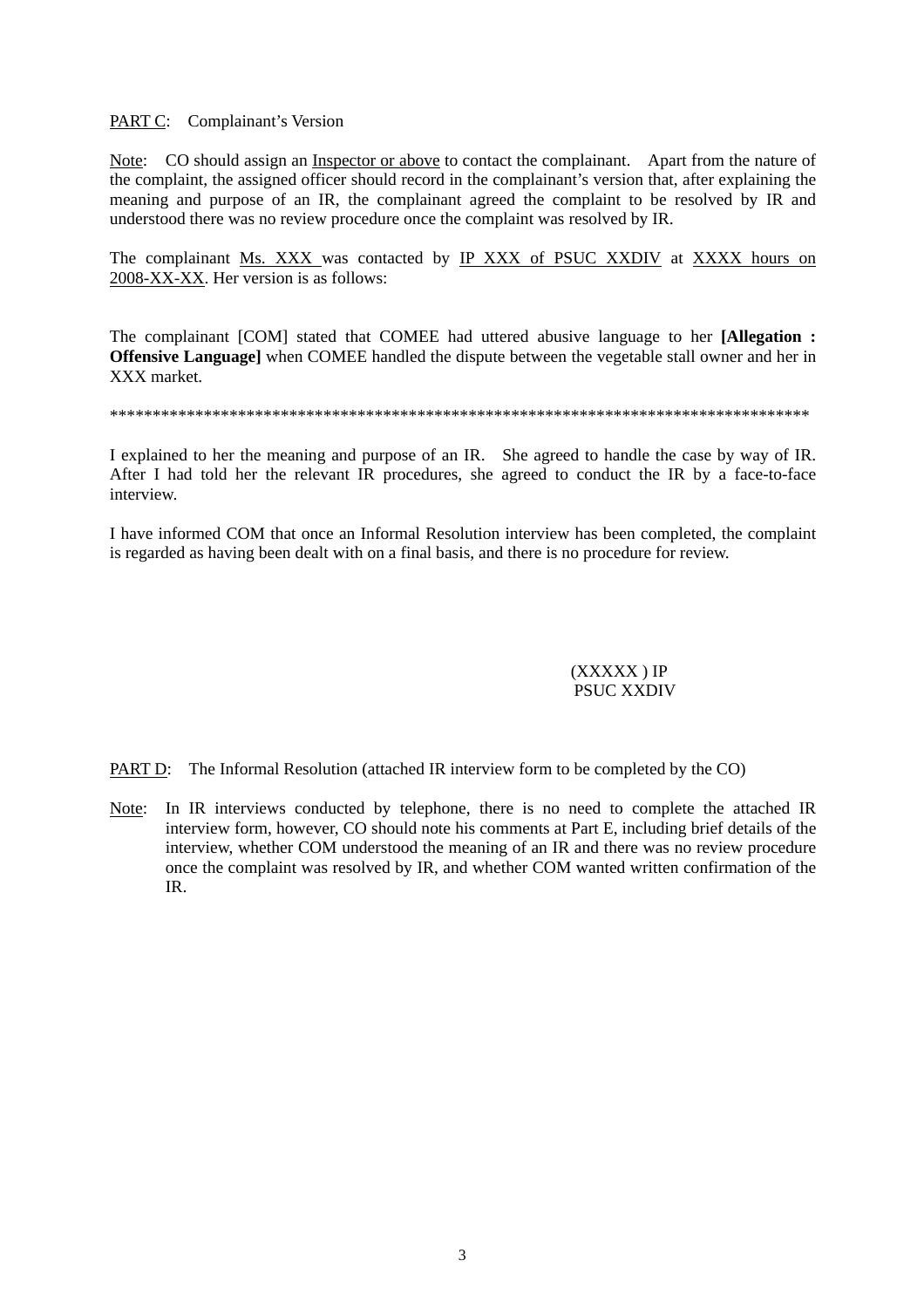PART E: Interview of the officer(s) concerned by CO after IR. CO's comments/action.

Note: (to be conducted in person by CO after IR). Where the CO does not interview the complainee the reasons for not doing so should be noted under CO's comments. Similarly, any advice given to the officer(s) concerned should be included in CO's comments.

The Conciliating CO interviewed the following officer(s):

Complainee (1) PC A was interviewed at XXXX hours on 2008-XX-XX

#### CO's Comments:

Following the IR with COM, COMEE was interviewed by me in my office at the aforementioned D/T. I advised him that every police officer should treat a member of the public in the same way that he too would like to be treated and that it was essential to explain more to a person involved in any case; be polite and not to make any unnecessary comment in all our dealings with the public.

> ( XXXXX ) CIP ADVC XXDIV

PART F: Comments and Recommendation by CAPO

(a) Allegation of 'Offensive Language' against Police Constable A, 30 years, of Patrol Sub-Unit of XXX Division dealt with by way of Informal Resolution.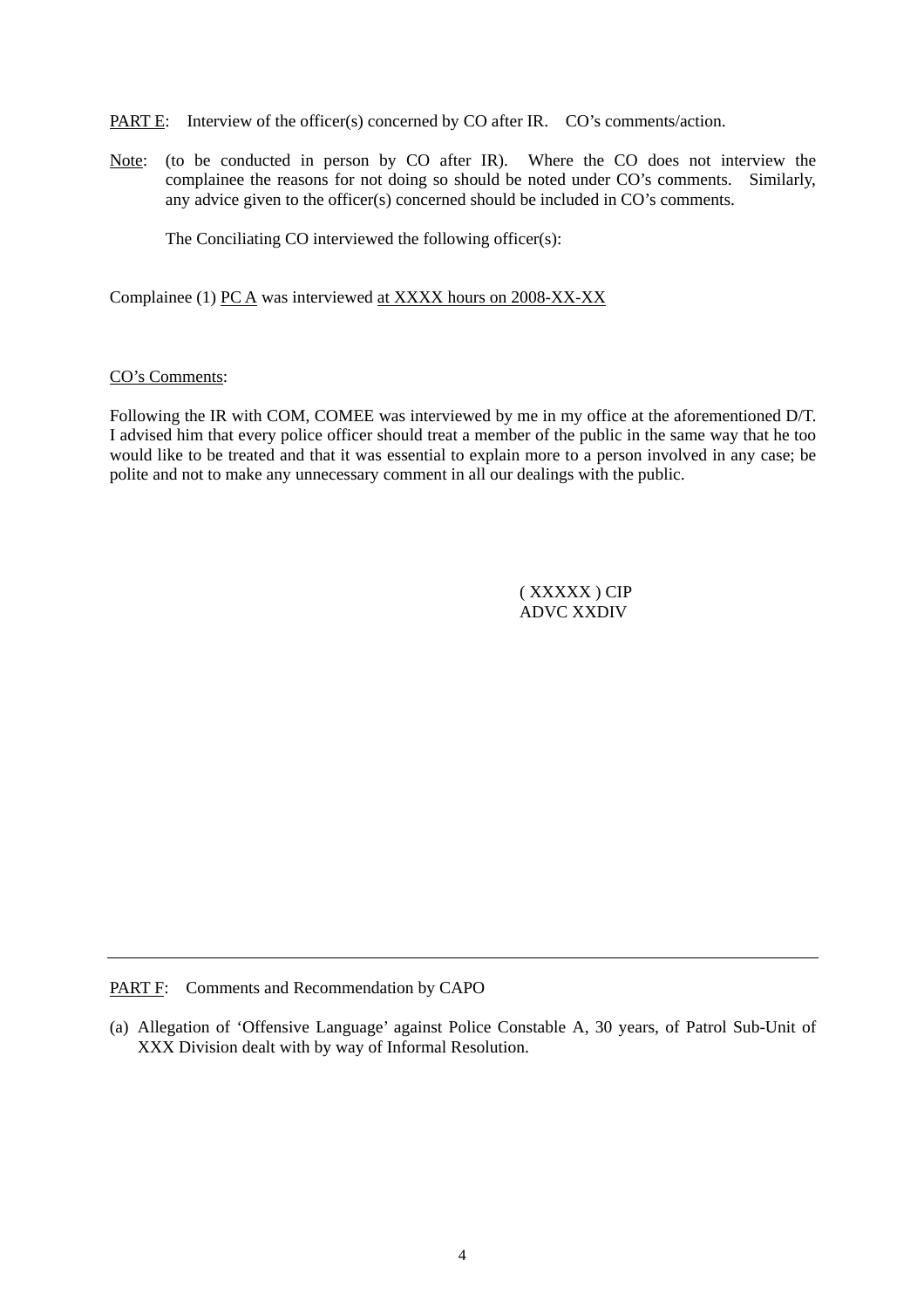### **Annex B**

# **SAMPLE**

### **Complaints Against Police Office**

Tel. No.: 2866 7700 XXX Police Station (24-hour Complaint Hotline) (Name of Police Station/Formation)

 XXX , CIP / ADVC XXDIV (Name/Rank/Post of Conciliating Officer)

CAPO Ref.: CAPO X RN 0800XXXX Tel. No.: XXXXXXX

Informal Resolution Interview Form

### **Date/Time: At 1100 hrs on 2008-XX-XX\_\_\_ Venue:** ADVC XXDIV's office

### *(The Conciliating Officer should delete the paragraph below if an IPCC Observer is NOT present)*

I object/do not object\* to the presence of an IPCC Observer/a-staff of IPCC Secretariat\*, if any, to the Informal Resolution and the Conciliating Officer has explained to me the role of the IPCC Observer.

- 2. The Conciliating Officer has explained to me the meaning of an Informal Resolution. He has informed me that, if at any stage I do not agree to an Informal Resolution of my complaint, then my complaint will be subject to a formal investigation. He has heard my complaint, namely: COMEE uttered abusive language to me [**Allegation : Offensive Language]**
- 3. He has explained to me the circumstances which gave rise to my complaint, namely: there might be misunderstanding between COMEE and me.

4. I am satisfied with the explanation given and with the action he intends to take, namely: to give the officer concerned appropriate advice about his attitude and remind him to be polite and courteous when dealing with members of the public.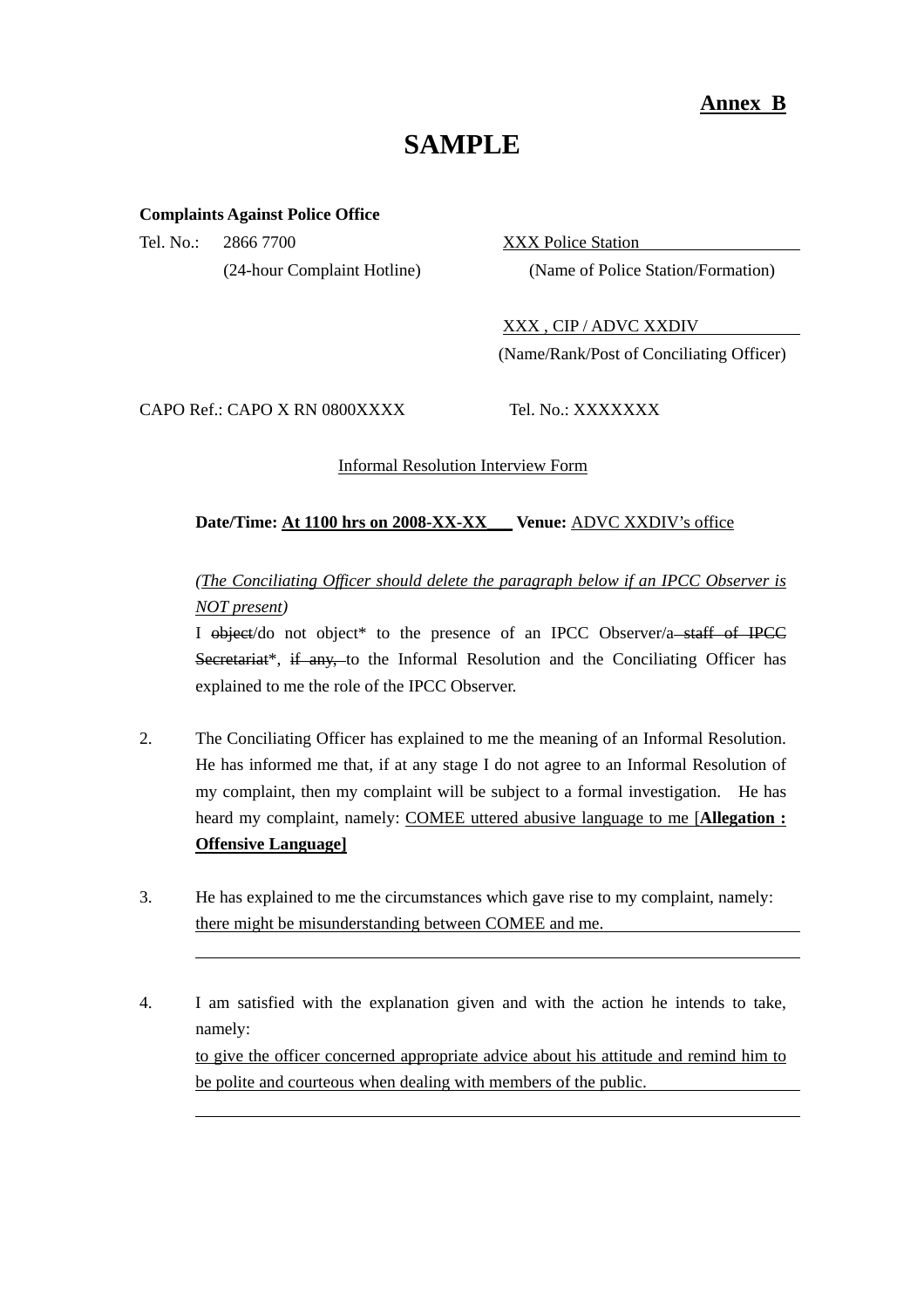- 5. I agree/do not agree\* to my complaint being resolved informally and wish/do not wish\* it to be subject to a formal investigation. I understand that once an Informal Resolution interview has been completed, the complaint is regarded as having been dealt with on a final basis, and there is no procedure for review.
- 6. I require/do not require\* a confirmation letter from the Complaints Against Police Office.
- 7. I wish to add/have nothing to add\*:

|                              |       | <b>HK I/D Card No./</b>        |                  |
|------------------------------|-------|--------------------------------|------------------|
| <b>NAME</b>                  |       | <b>Other Proof of Identity</b> | <b>SIGNATURE</b> |
| Complainant                  | xxxxx | <b>XXXXXX</b>                  |                  |
| Witness                      |       |                                |                  |
| (if Complainant is below 16) |       |                                |                  |
| Conciliating Officer         | XXXXX | Not Applicable                 |                  |
| Translator (if applicable)   |       | Not Applicable                 |                  |
| <b>IPCC Observer</b>         |       | Not Applicable                 |                  |

*Note - a copy of this form should be served to the Complainant. \* delete whichever inappropriate*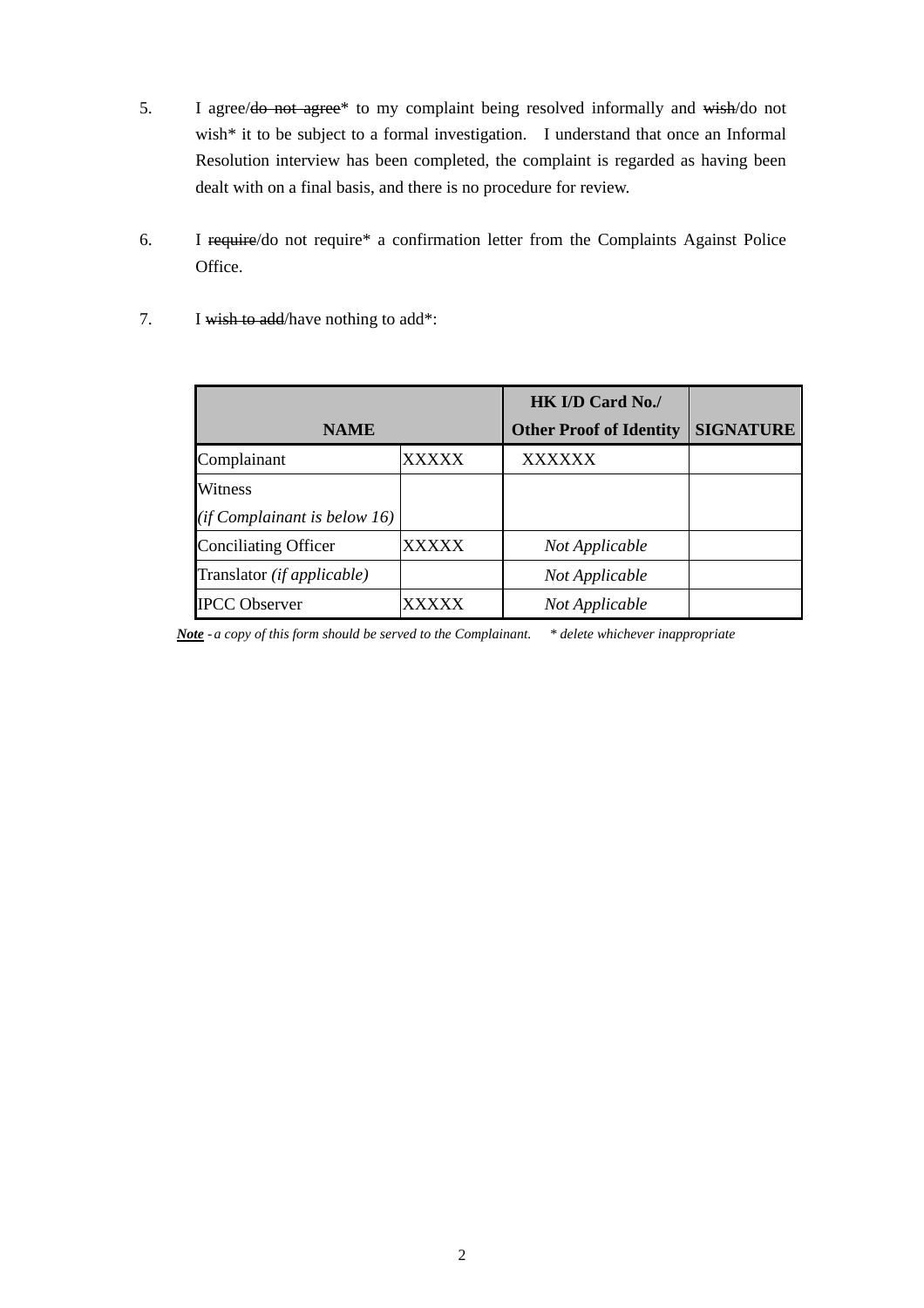## **Annex C**

# **SAMPLE**

Complaints Against Police Office

2008-XX-XX

CAPO RN/Team : X 08XXXXX

Date/How Received : 2008-XX-XX via XXX Magistracy (2008-XX-XX)

Complainant : Mr XXX, XX years, HKID No. XXXXXX, Room XX, XXX House, XXX Estate. (Tel XXXXXX) Worker

**Complaints :** Fabrication of Evidence

Officers concerned : PC A, XX years

of XX Division (XXDIV)

### INTERIM REPORT (Sub-Judice)

### BRIEF CIRCUMSTANCES OF COMPLAINT

 The complainant was charged with 'Resisting a police officer' and on 2008-XX-XX, the complainant appeared before XXX Magistracy for plea. He alleged in court that complainee had fabricated evidence against him.

### BRIEF CIRCUMSTANCES OF THE CRIMINAL CASE

2. In the small hours on 2008-XX-XX, complainee and PC B were conducting foot patrol in the vicinity of XXX Estate. They spotted the complainant acting in a suspicious manner and thus intercepted the complainant for enquiry. Upon interaction, the complainant behaved in a hostile manner and assaulted PC B. Complainee thus arrested the complainant. The complainant was subsequently charged with 'Resisting a police officer' and appeared before XXX Magistracy for plea on 2008-XX-XX. He pleaded not guilty and the case was adjourned to 2008-XX-XX for trial.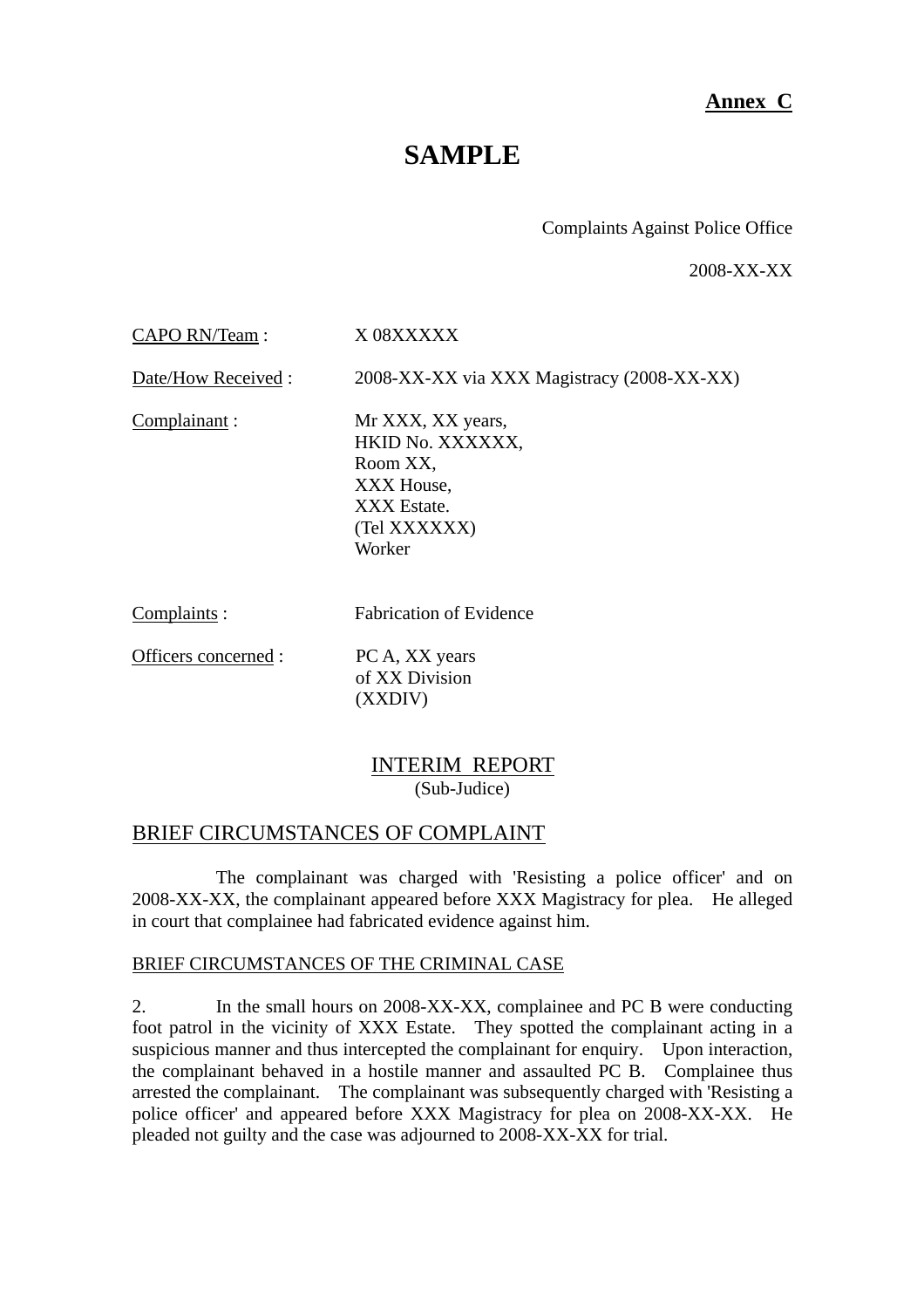### CRIMINAL RECORD

3. The complainant has criminal records of 'Wounding'.

### CAPO PRELIMINARY INVESTIGATION

4. The complaint investigation was taken over by CAPO. SGT XX contacted the complainant on 2008-XX-XX with relevant procedures explained. The complainant preferred the sub judice procedure<sup>1</sup>. Scene visit was conducted with no CCTV device located. Relevant documents, including the police notebooks of officers concerned were obtained. The complainants' allegations will undoubtedly be aired in Court in connection with the charges against him. SP CAPO approved to suspend the complaint investigation on 2008-XX-XX.

5. Pending conclusion of legal proceedings and conclusion of trial.

 $\frac{1}{1}$  A *Sub-Judice* complaint is a complaint against a member of the police force which relates to a matter likely to be aired before a court in connection with a charge or summons. The main purpose of the *Sub-Judice* procedure is to protect the interests of the defendant in that his line of defence will not be revealed to the Police prior to his trial.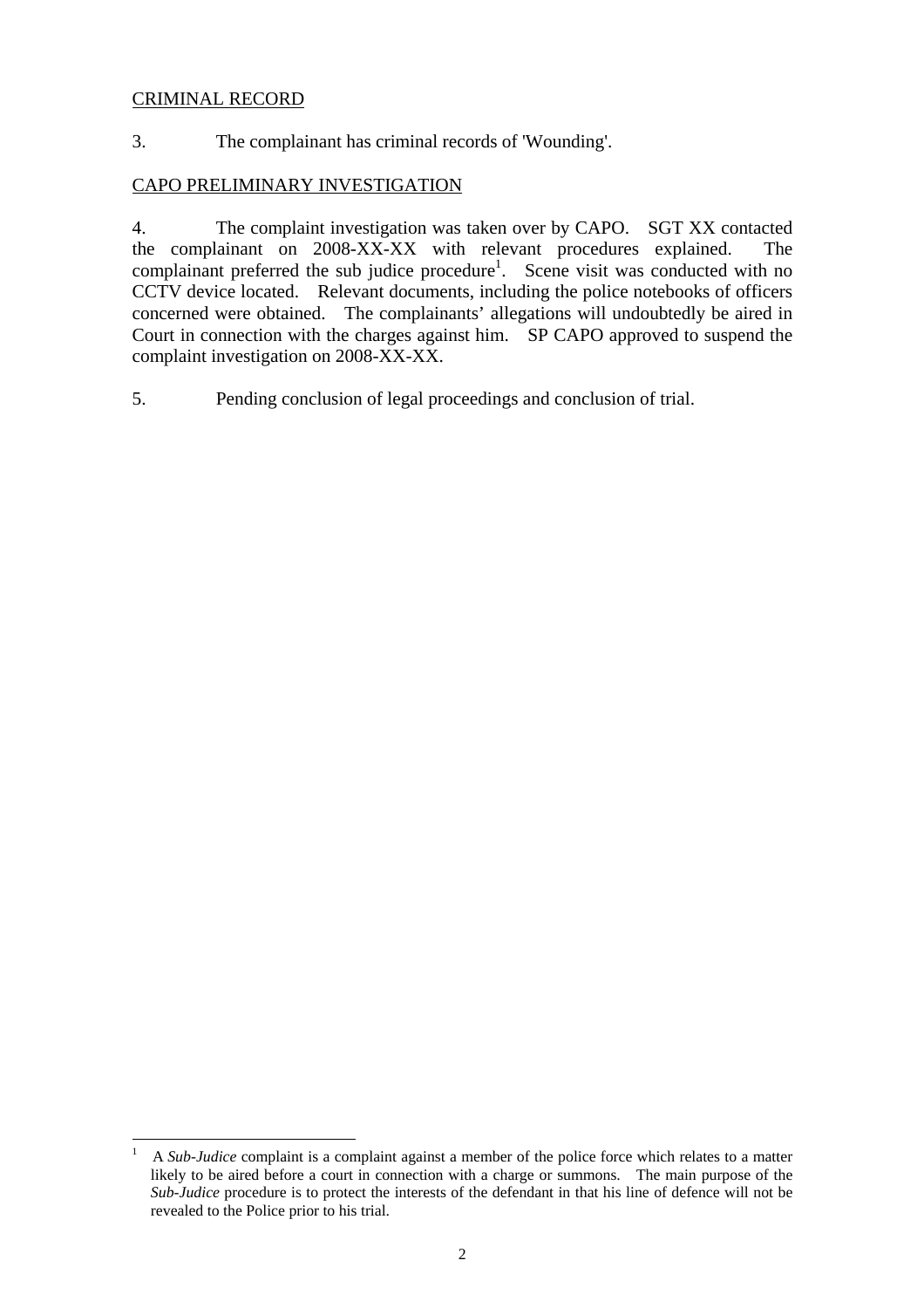## **Disciplinary and Criminal Checklist**

Part (A) – Disciplinary matters arising from endorsed CAPO cases, with a synopsis of the cases, disciplinary actions to be taken (advice, warning, minor offence report and defaulter proceedings) and details of the officers concerned. Submitted to IPCC bi-monthly.

Part (B) – Criminal matters arising from endorsed CAPO cases, with a synopsis of the cases, the criminal charges and details of the officers concerned. Submitted to IPCC bi-monthly.

Part (C) – Disciplinary and criminal matters arising from pre-endorsed CAPO cases, with a synopsis of the cases, the criminal charges / disciplinary actions to be taken (advice, warning, minor offence report and defaulter proceedings) and details of the officers concerned. Submitted to IPCC bi-monthly.

Abbreviations used in the Checklist: SOTR – Substantiated Other Than Reported DRF – Divisional report file Outwith – Outwith Matter NP – Not Pursuable SIP – Senior Inspector PC – Police Constable SGT – Sergeant COM – Complainant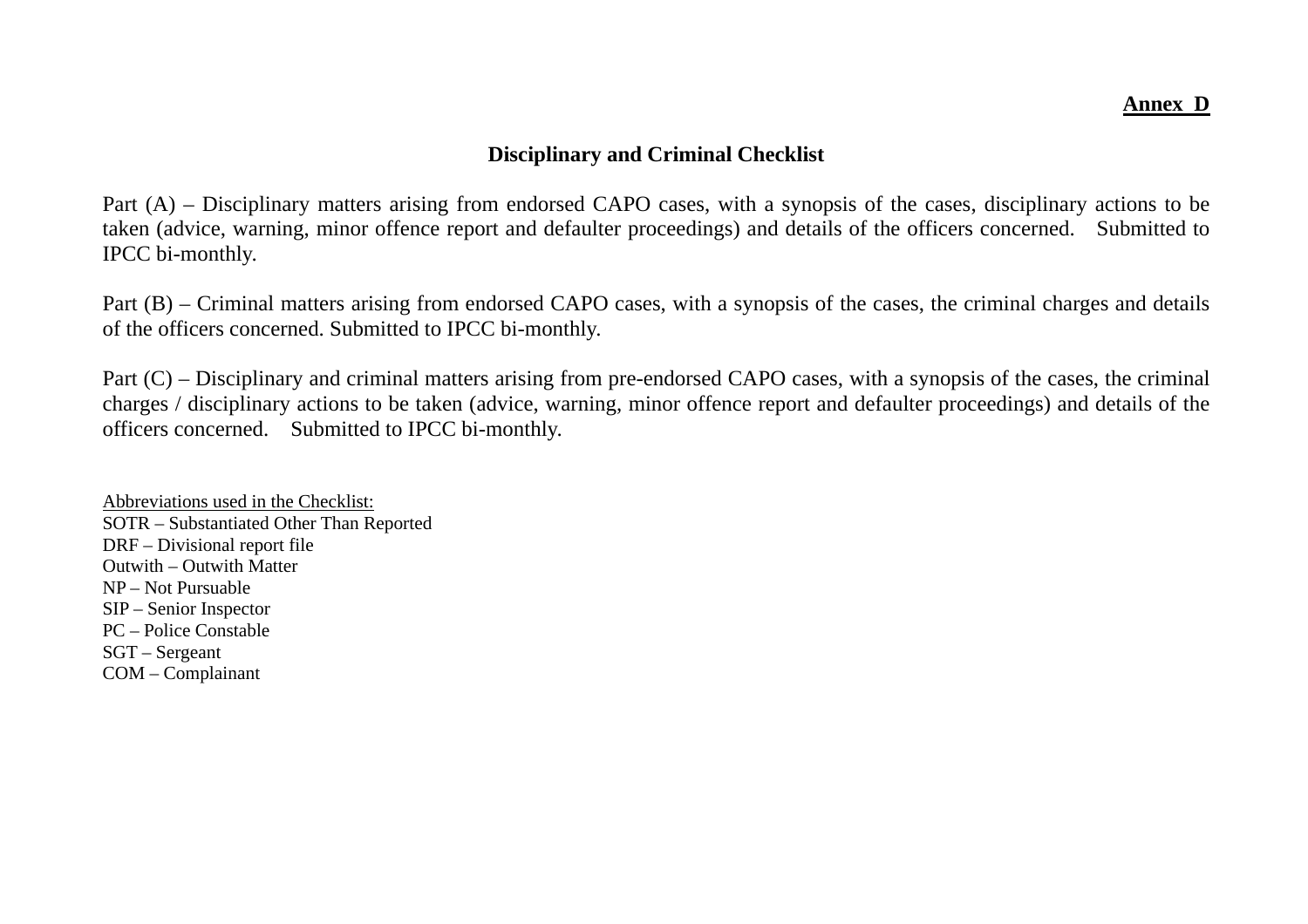#### CAPO CHECKLIST - Part (A) (Disciplinary Matters) [Post IPCC Endorsement]

| Item |         | <b>Endorsed Date</b>                       |                                                                                                                                                                                                                                                                          |                                                                                                                                                                                                                                                                                                                                                                                                                           |
|------|---------|--------------------------------------------|--------------------------------------------------------------------------------------------------------------------------------------------------------------------------------------------------------------------------------------------------------------------------|---------------------------------------------------------------------------------------------------------------------------------------------------------------------------------------------------------------------------------------------------------------------------------------------------------------------------------------------------------------------------------------------------------------------------|
| No.  | CRR No. |                                            | <b>Officers Concerned/Action</b>                                                                                                                                                                                                                                         | Result/Remarks                                                                                                                                                                                                                                                                                                                                                                                                            |
|      | 07XXX   | 2007-XX-XX<br>re-endorsed on<br>2008-XX-XX | PC A (XXDIST) (not a Complainee) (SOTR) -<br>to be advised without DRF entry of the need to be professional when dealing<br>with members of the public.<br>PC B (XX Unit) (SOTR) -<br>to be warned without DRF entry for failing to comply with PGO 6-01(14).            | COM requested for a review and the result remains<br>unchanged.<br>PC A requested for a review.<br>SSP CAPO examined PC A's review and considered it not<br>necessary.<br>PC A was informed of the outcome of his review by DVC<br>XXDIV on 2007-XX-XX.<br>SSP XX indicated on 2007-XX-XX that PC B had been<br>interviewed and advised.<br>IPCC raised a query on 2007-XX-XX.<br>File resubmitted to IPCC on 2007-XX-XX. |
| 2    | 07XXX   | 2007-XX-XX                                 | $PC C (XX Unit) (SOTR) -$<br>to be advised without DRF entry on the need to be careful when handling<br>personal data.<br>SGT D (XXDIST) (Not a Complainee) (Outwith) –<br>to be advised without DRF entry on the the need to be careful when handling<br>personal data. | PC C was advised by SSP XX Unit on<br>2007-XX-XX.<br>SGT D was advised by DVC XXDIV on 2007-XX-XX.<br>N.F.A. <sup>1</sup>                                                                                                                                                                                                                                                                                                 |

<sup>&</sup>lt;sup>1</sup> "N.F.A." denotes that the item will be deleted in the next return.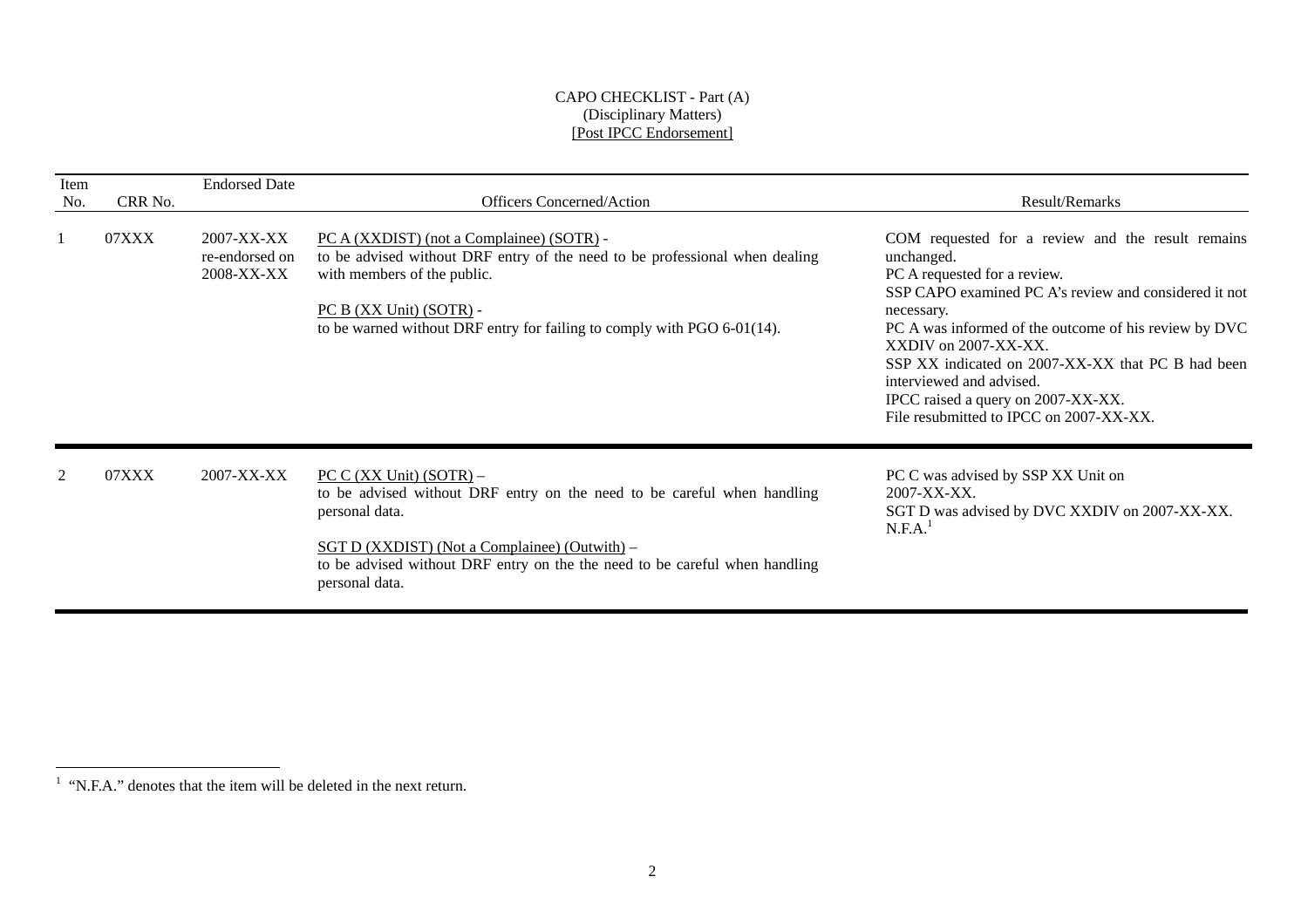| Item<br>No.    | CRR No. | <b>Endorsed Date</b> | <b>Officers Concerned/Action</b>                                                                                                                                                                                                                                                                                                         | Result/Remarks                                                                                                                                                            |
|----------------|---------|----------------------|------------------------------------------------------------------------------------------------------------------------------------------------------------------------------------------------------------------------------------------------------------------------------------------------------------------------------------------|---------------------------------------------------------------------------------------------------------------------------------------------------------------------------|
| 3              | 07XXX   | 2007-XX-XX           | $PC E (XXDIST) (SOTR) -$<br>to be defaulted for 'Contravention of Police Orders' for failing to comply with<br>PGO 21-07.<br>$SIPF (XXDIST)$ (Not a Complainee) (Outwith) –<br>to be advised without DRF entry for failing to sign for the Commissioner of<br>Police when sending correspondence to outsiders, contrary to FPM 12-03(8). | Disciplinary L/M to RC XX on 2007-XX-XX.<br>IPCC raised a query on 2007-XX-XX.<br>File resubmitted to IPCC on 2007-XX-XX.<br>File to DC XXDIST thro' RC XX on 2007-XX-XX. |
| $\overline{4}$ | 07XXXX  | 2007-XX-XX           | $PC G (XXDIST) (Complane) (NP) -$<br>to be advised without DRF entry for failing to record details of interviewing<br>COM, contrary to PGO 53-01(6)(c).                                                                                                                                                                                  | File to DC XXDIST on 2007-XX-XX.                                                                                                                                          |
| 5              | 07XXXX  | 2007-XX-XX           | $PC H (XX Unit)$ (Withdrawn) –<br>to be advised without DRF entry on good communication skills when handling<br>telephone calls made by members of the public.                                                                                                                                                                           | The officer was advised by SP XXX on 2007-XX-XX.<br>N.F.A.                                                                                                                |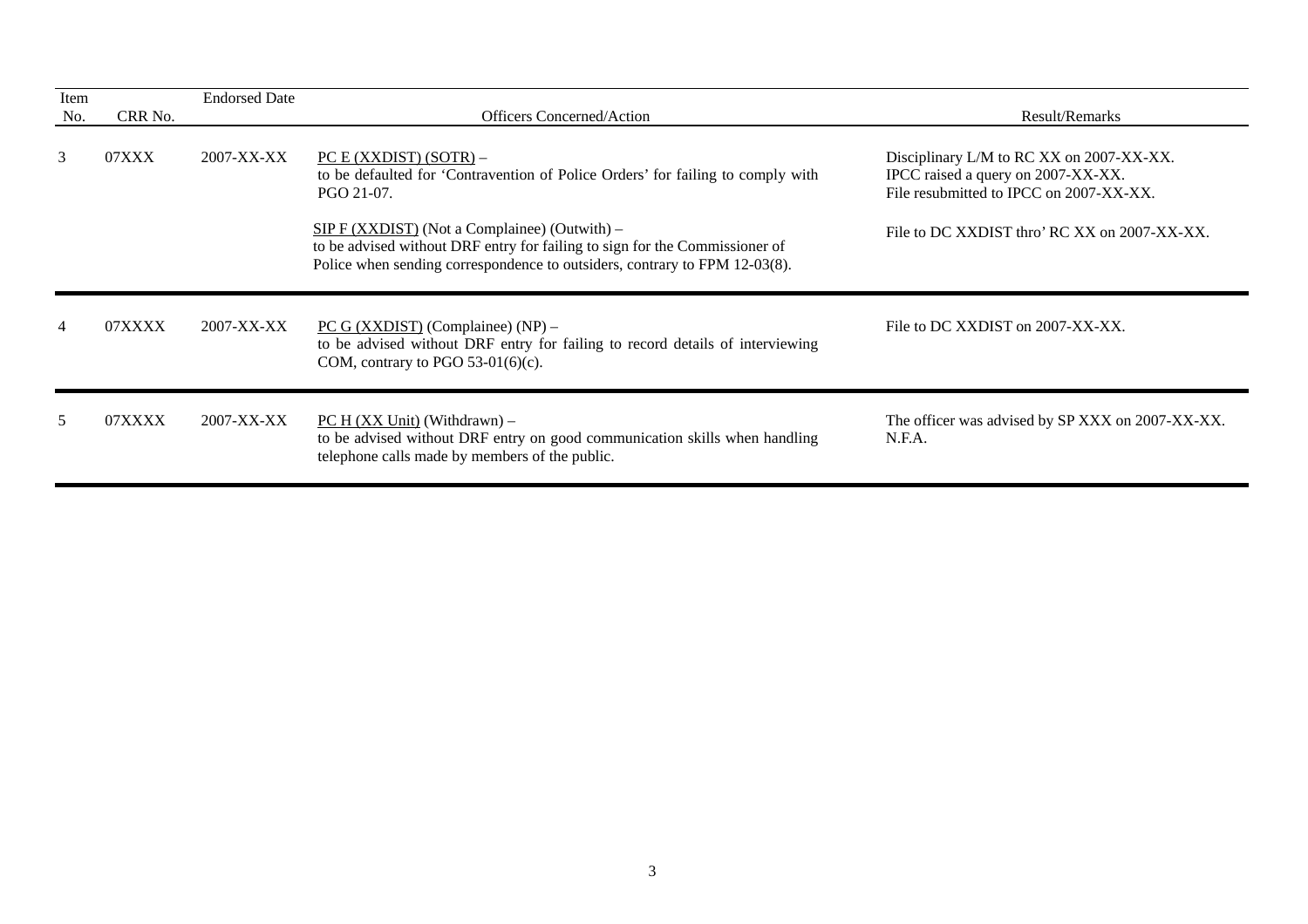### CAPO CHECKLIST - Part (B) (Criminal Matters) [Post IPCC Endorsement]

| Item<br>No. | CRR No. | Endorsed<br>Date | <b>Officers Concerned/Action</b>                                                                                                                        | Result/Remarks                   |
|-------------|---------|------------------|---------------------------------------------------------------------------------------------------------------------------------------------------------|----------------------------------|
|             | 07XXX   | 2008-XX-XX       | Ex-PC A (XXDIST) –<br>This officer was charged with 'Theft' and was convicted of the offence. He<br>was sentenced 7 months' imprisonment on 2007-XX-XX. | File to DC XXDIST on 2008-XX-XX. |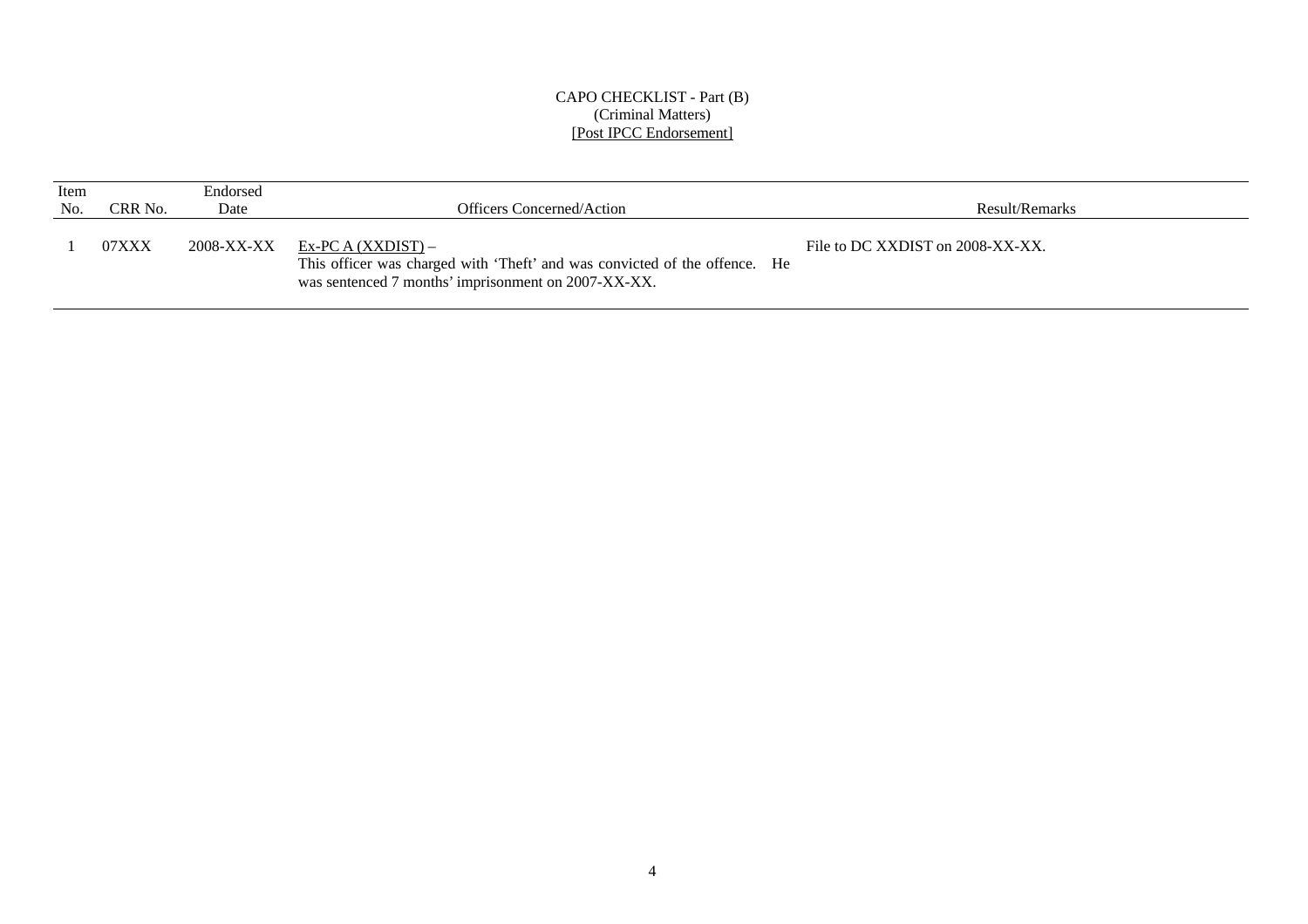#### CAPO CHECKLIST - Part (C) (Disciplinary/Criminal Matters) [PRE IPCC ENDORSEMENT]

| CRR No.<br><b>Status</b><br>Item<br>No. |       |                               | <b>Officers Concerned/Action</b>                                                                                                                                                                                                                                                                                                                                                                                                                                 | Result/Remarks                                                                                                                                                                                                                                                                                                                           |  |
|-----------------------------------------|-------|-------------------------------|------------------------------------------------------------------------------------------------------------------------------------------------------------------------------------------------------------------------------------------------------------------------------------------------------------------------------------------------------------------------------------------------------------------------------------------------------------------|------------------------------------------------------------------------------------------------------------------------------------------------------------------------------------------------------------------------------------------------------------------------------------------------------------------------------------------|--|
|                                         | 07XXX | File to IPCC on<br>2008-XX-XX | PC A (XXDIST) -<br>PC B (XXDIST) -<br>charged with one count of 'Common Assault' on 2007-XX-XX and the incident<br>arose from a stop and search on COM.<br>SGT C (XXDIST) -<br>charged with one count of 'Attempt to pervert the course of Public Justice' on<br>2007-XX-XX because he tried to cover up the criminal act of his subordinates.                                                                                                                   | The officers were acquitted after trial on 2007-XX-XX.<br>CAPO conducted a disciplinary review against the<br>officers. The disciplinary review was completed on<br>2007-XX-XX.<br>File submitted to IPCC on 2008-XX-XX.<br>IPCC raised a query on 2008-XX-XX.<br>File resubmitted to IPCC on 2008-XX-XX.<br>Pending IPCC's endorsement. |  |
| 2                                       | 07XXX | File to IPCC on<br>2008-XX-XX | $PC D (XXDIST) (SOTR) -$<br>to be defaulted for 'Contravention of Police Orders': This officer failed to<br>comply with PGO $53-01(2)$ .                                                                                                                                                                                                                                                                                                                         | Disciplinary L/M to RC XX on 2008-XX-XX.<br>The officer was issued with a Minor Offence Report in<br>respect of the disciplinary offence on 2008-XX-XX.<br>File submitted to IPCC on 2008-XX-XX.<br>Pending IPCC's endorsement.                                                                                                          |  |
| 3                                       | 07XXX | File to IPCC on<br>2008-XX-XX | PC E (XXDIST) - (Not Fully Substantiated)<br>PC F (XXDIST) - (Substantiated) –<br>charged with one count of 'Assault Occasioning Actual Bodily Harm'.<br>PC E (XXDIST) - (SOTR)<br>$PC F (XXDIST) - (SOTR) -$<br>to be defaulted for (a) 'Making a Statement False in a Material Particulars' as<br>this officer gave a false statement to the CAPO Investigator; (b) 'Contravention<br>of Police Orders' as this officer failed to comply with PGO 53-01(6)(k). | The officers were acquitted after trial on 2007-XX-XX.<br>Disciplinary L/M to RC XX on 2008-XX-XX. Formal<br>disciplinary proceedings will be taken against them.<br>File submitted to IPCC on 2008-XX-XX.<br>Pending IPCC's endorsement.                                                                                                |  |